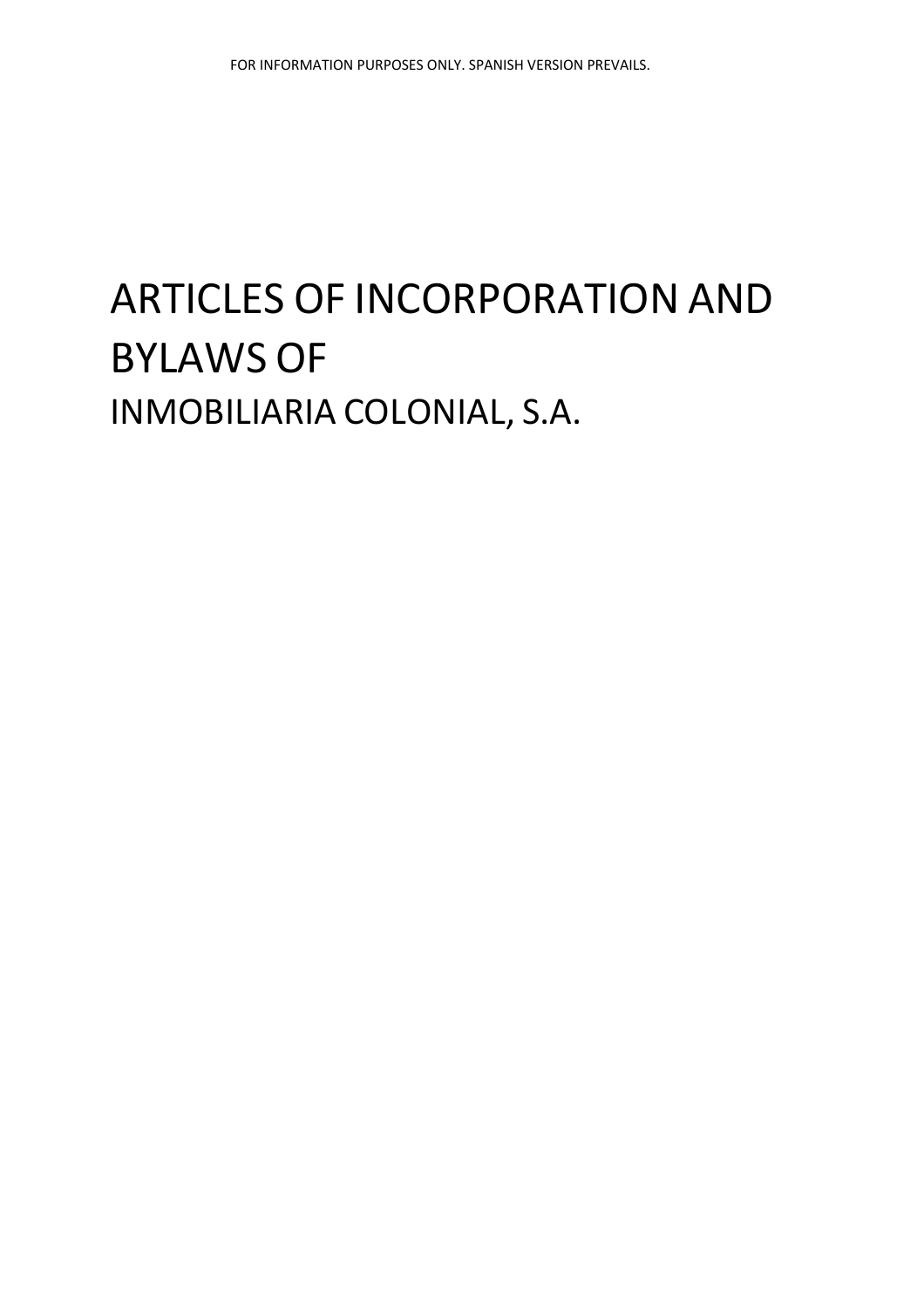Colonial

# **TABLE OF CONTENTS**

| TITLE I. NAME, REGISTERED OFFICE, PURPOSE AND DURATION OF THE COMPANY 4                                   |  |
|-----------------------------------------------------------------------------------------------------------|--|
|                                                                                                           |  |
|                                                                                                           |  |
|                                                                                                           |  |
|                                                                                                           |  |
|                                                                                                           |  |
|                                                                                                           |  |
|                                                                                                           |  |
|                                                                                                           |  |
|                                                                                                           |  |
|                                                                                                           |  |
|                                                                                                           |  |
|                                                                                                           |  |
|                                                                                                           |  |
|                                                                                                           |  |
|                                                                                                           |  |
|                                                                                                           |  |
|                                                                                                           |  |
|                                                                                                           |  |
|                                                                                                           |  |
|                                                                                                           |  |
|                                                                                                           |  |
|                                                                                                           |  |
|                                                                                                           |  |
|                                                                                                           |  |
|                                                                                                           |  |
|                                                                                                           |  |
|                                                                                                           |  |
|                                                                                                           |  |
|                                                                                                           |  |
|                                                                                                           |  |
| Article 29. Organization, structure, adopting resolutions, internal structure and delegating authority 16 |  |
|                                                                                                           |  |
|                                                                                                           |  |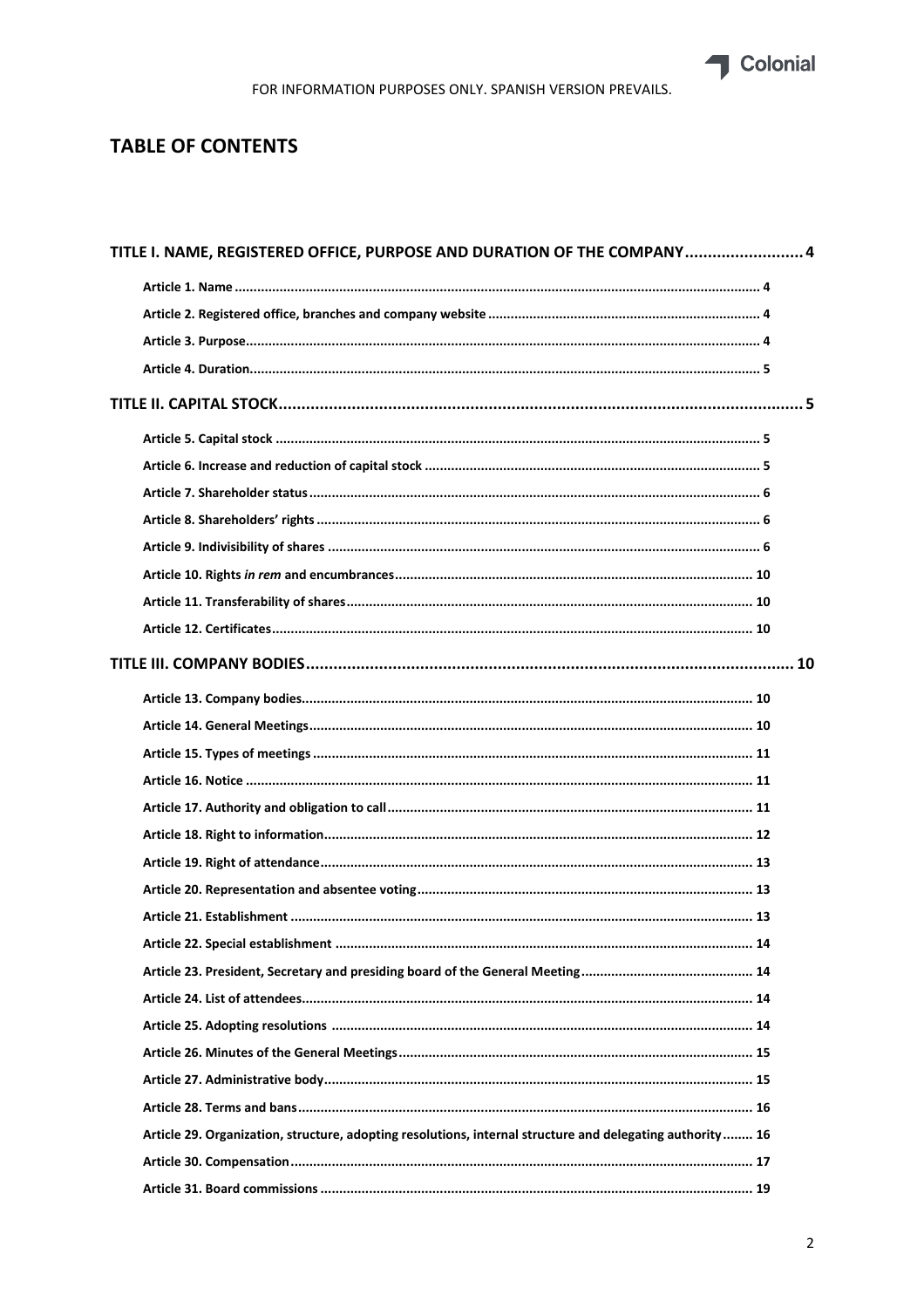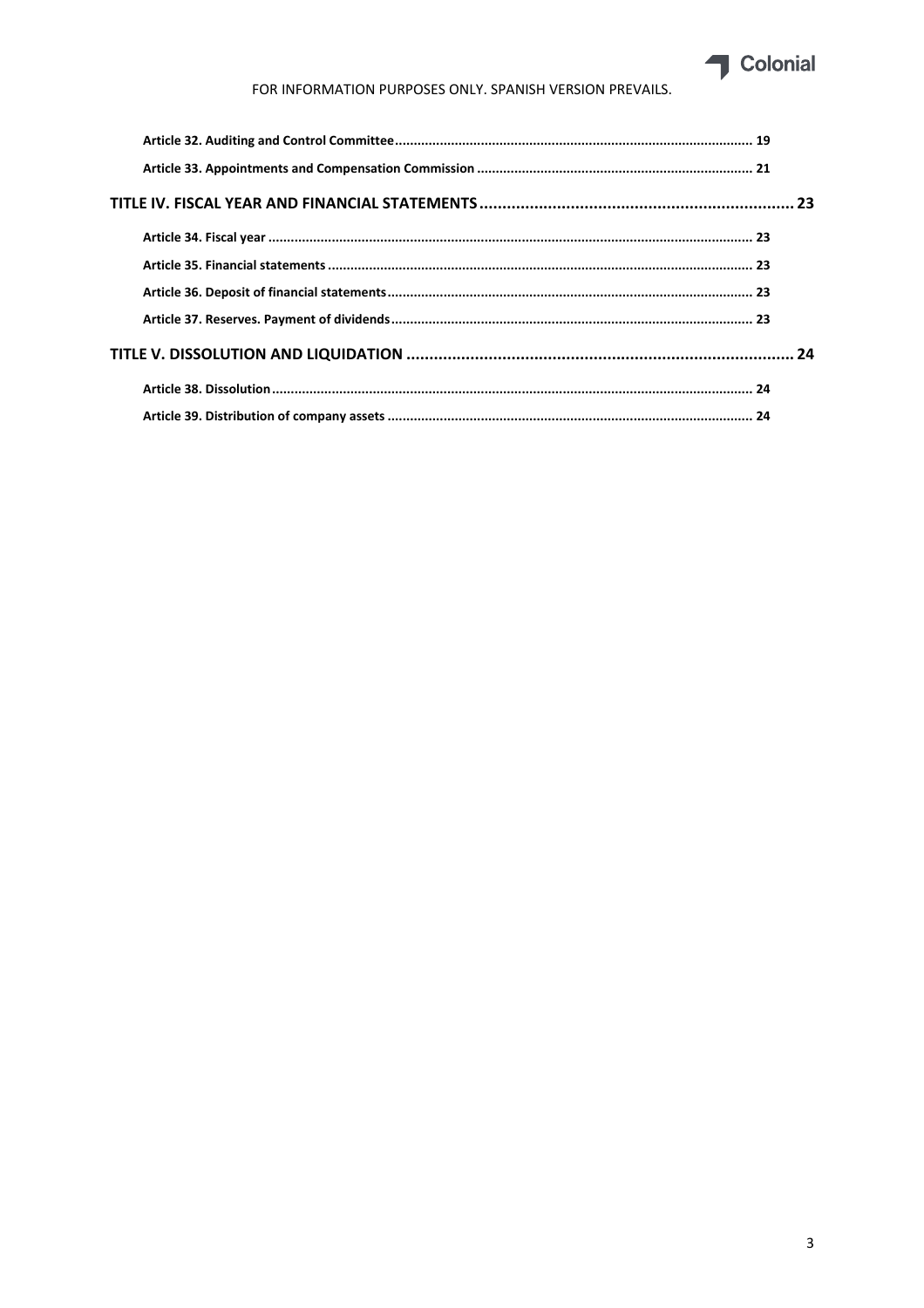# **TITLE I. NAME, REGISTERED OFFICE, PURPOSE AND DURATION OF THE COMPANY**

#### **Article 1. Name**

The company is called as "INMOBILIARIA COLONIAL, SOCIMI, S.A." (the **"Company"** or **"Inmobiliaria Colonial"**) and is governed by these bylaws and, where no provision is made herein, by the precepts of the consolidated Spanish Limited Liability Companies Law as approved by Legislative Royal Decree 1/2010 of 2 July (the **"Spanish Limited Liability Companies Law"**), and any other provisions that may be applicable.

# **Article 2. Registered office, branches and company website**

The Company is a Spanish company and has its registered office in Barcelona, at Avenida Diagonal, n° 532.

By decision of its Administrative Body, the Company may change its registered office within Spanish territory and may establish, suppress or transfer any delegations, branches, deposits and representations as are deemed opportune or necessary to best achieve the purpose of the Company, both in Spain and abroad.

The Company shall decide on a company website at the General Meeting which shall be on record at the Commercial Registry. The Board of Directors may agree to modify, move, or remove the Company's website.

# **Article 3. Purpose**

The main business purpose of the Company is the exercise of the following activities, in Spain or in other countries:

- 1. To acquire and develop urban real estate for lease.
- 2. To hold stakes in the capital of **"SOCIMIs"** (*Sociedades Anónimas Cotizadas de Inversión en el Mercado Inmobiliario*, equivalent to REITs, i.e. Real Estate Investment Trusts), or in that of other companies not resident in Spain with the same business purpose as the aforesaid, that are subject to a system similar to that established for SOCIMIs in terms of mandatory distribution of profits, or distribution of profits established in law or in bylaws.
- 3. To hold stakes in the capital of other companies, whether or not resident in Spain, the main business purpose of which is the acquisition of urban real estate for lease, subject to the same system as that established for SOCIMIs in terms of mandatory distribution of profits, or distribution of profits established in law or in the bylaws, which meet the investment requisites stipulated for such companies.
- 4. To hold shares or stakes in Collective Real Estate Investment Undertakings regulated by Law 35/2003 of 4 November on Collective Investment Undertakings, or any future regulation replacing it.

The aforesaid activities include in all cases the power to sell or encumber the properties or shareholdings owned by the Company.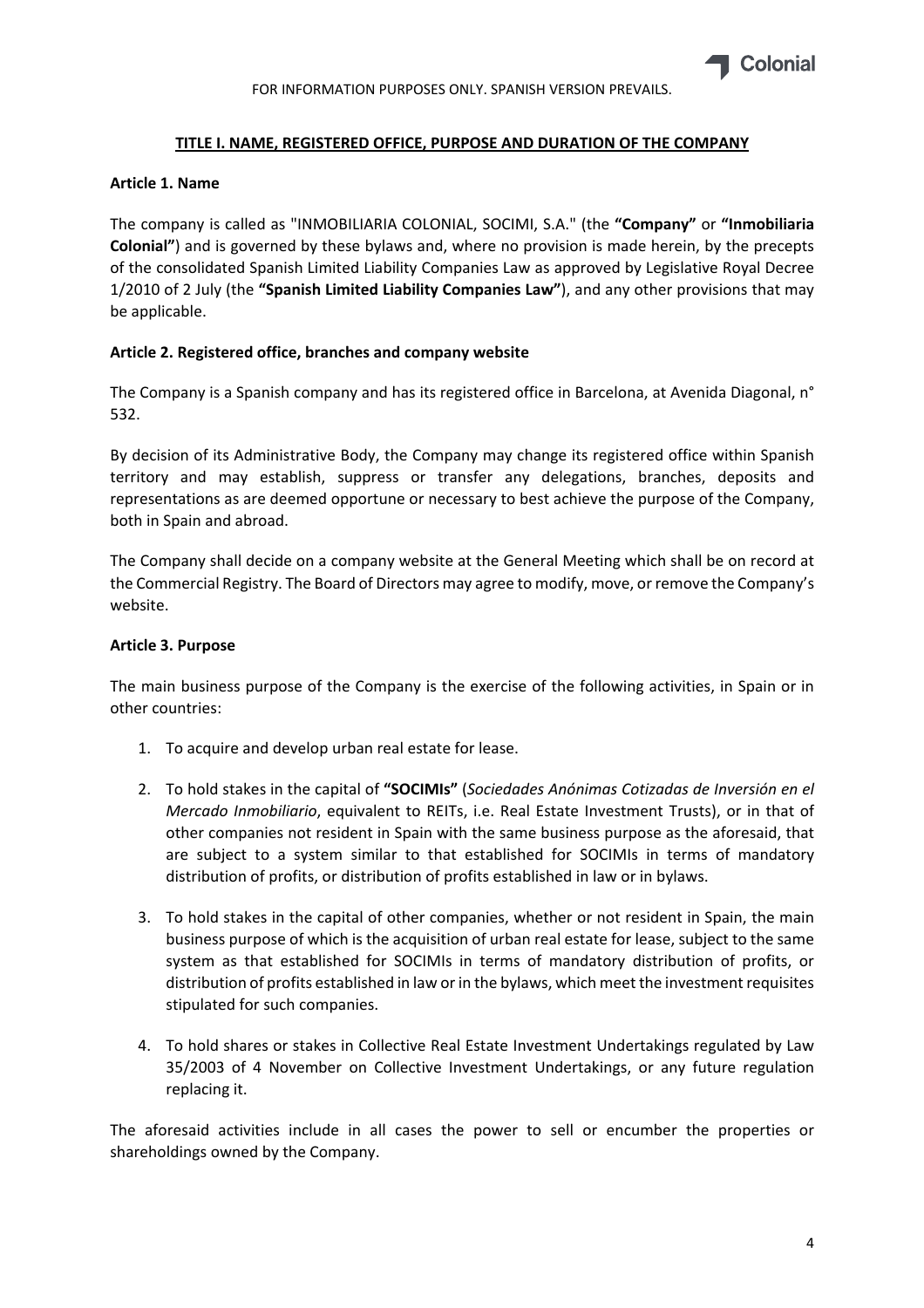

In addition to the economic activity arising from the main business purpose, the Company may also carry out other ancillary activities, understood as those the revenue from which accounts for less than 20% of Company revenue during each tax period, or those that may be considered as ancillary in accordance with the law applicable at any given time including, in any case, the management, refurbishment and operation of real estate and all manner of studies, reports, appraisals, valuations and expert reports; and, in general, provision of real estate consultancy and advisory services, management, development and sale of property assets and technical assistance by contract to other public or private companies or organisations.

Any corporate activities that are exclusively attributed to specific companies are expressly excluded from its corporate activities.

All activities forming part of the business purpose shall be carried out in the manner authorised by the laws prevailing at any given time, with express exclusion of any exclusive activities that are conferred on natural persons or legal entities other than this Company by the laws in force.

The activities stipulated may also be carried out by the Company totally or partially in an indirect manner, through interests in other companies with the same or similar business purpose.

#### **Article 4. Duration**

The duration of the Company is established for an indefinite term; notwithstanding the foregoing, at the General Meeting, it may, pursuant to legal requirements and/or those established in these bylaws, be agreed at any time to dissolve and liquidate the Company as well as any mergers with or demergers from other companies.

The Company began its business activity on the date the foundation deed was executed.

# **TITLE II. CAPITAL STOCK**

#### **Article 5. Capital stock**

Share capital is set at NINE HUNDRED AND EIGHTY‐ONE MILLION ONE HUNDRED AND SEVENTY‐FIVE THOUSAND ONE HUNDRED AND FORTY EUROS (EUR 981,175,140.00), divided into 392,470,056 shares represented by registered book entries with a par value of EUR 2.50 each, of the same class and series, fully subscribed and paid up.

The accounting records of the shares shall be kept by Sociedad de Gestión de Sistemas de Registro, Compensación y Liquidación de Valores S.A. (lberclear) and the entities participating therein.

At any time, the Company shall be entitled to obtain data on the shareholders from the entities keeping the accounting records for the book entries, including their addresses and the means of contact available.

#### **Article 6. Increase and reduction of capital stock**

The capital stock may be increased or reduced by agreement at the General Meeting. The General Meeting itself shall determine how to increase or reduce the capital stock as well as the terms and the deadlines for the relevant disbursements or reimbursements to be made. The rules concerning how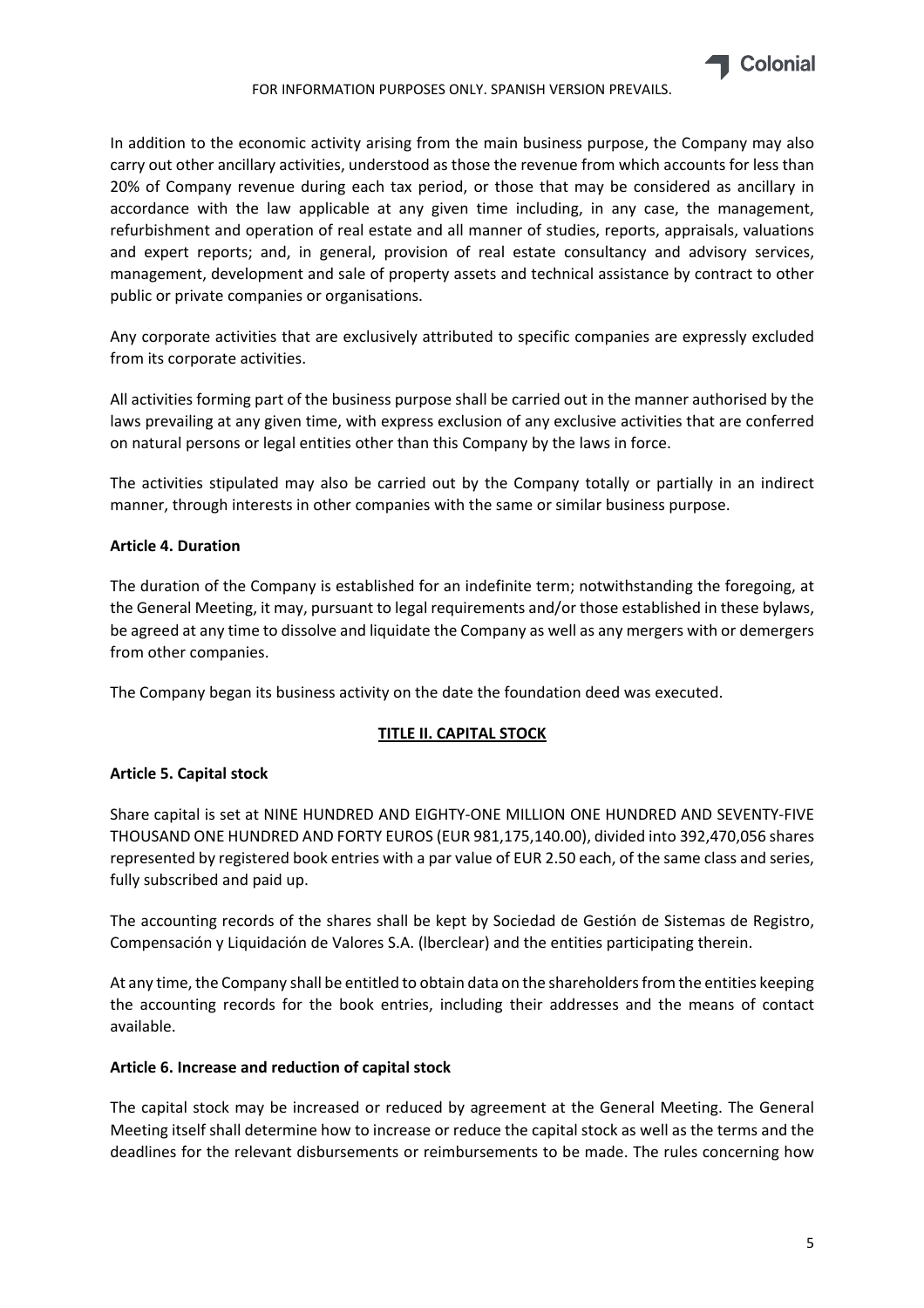

shareholders can exercise their preferred subscription right shall also be established, where applicable, at the General Meeting.

At the General Meeting, pursuant to legal limitations, the Board of Directors may be granted (i) the authority to accord the increase in capital stock, on one or more occasions, to an amount determined at the time and in the amount decided, without first consulting the shareholders; and (ii) the authority to establish the date on which the already‐adopted agreement to increase capital stock is to be conducted in the agreed amount and to establish the relevant conditions, in all matters not covered by agreement at the General Meeting. The Board of Directors may also be granted the authority to exclude preferred subscription rights in accordance with the law.

# **Article 7. Shareholder status**

In case of litigation with respect to the ownership of a share, the Company shall recognize as owner whomever is registered as such in the entries of the accounting records, pursuant to the laws governing the matter of account entries and stock markets, and provided the courts do not determine and rule otherwise.

# **Article 8. Shareholders' rights**

A share provides its legitimate owner the status of shareholder and requires that said owner fully and completely observe the provisions of these bylaws and the resolutions validly adopted by the governing bodies of the Company. Ownership of a share authorizes shareholders to exercise the rights inherent as such, pursuant to these bylaws and Spanish law.

#### **Article 8 bis. Ancillary provisions**

Company shareholders who are in any of the situations described in this article shall be obliged to comply with the ancillary provisions described below.

The ancillary provisions set out in this article shall not entail any payment by the Company to the shareholder concerned in each case. Furthermore, without prejudice to the provisions of this article and Article 37 bis of these bylaws, the transfer of Company shares (including, therefore, this ancillary provision) is expressly authorised for all purposes between the living or in contemplation of death.

- 1. Disclosure obligations for shareholders holding significant equity interests
	- (a) Any shareholder who holds Company shares in a percentage equal to or greater than 5% of the share capital must disclose this fact to the Board of Directors. Alongside this disclosure, such shareholder must provide a certificate issued by a duly authorised person that certifies for the shareholder the effective tax rate to which the dividend distributed by the Company is subject, together with a statement of whether he/she is the beneficial owner of such dividend. This disclosure obligation is laid down for the purpose of informing the Company if, for this shareholder, the dividend distributed by the Company is subject to an effective tax rate lower than 10%.

The percentage ownership interest and taxation indicated in the preceding paragraph correspond to those provided for in Article 9.2 of Real Estate Investment Trusts Law 11/2009 of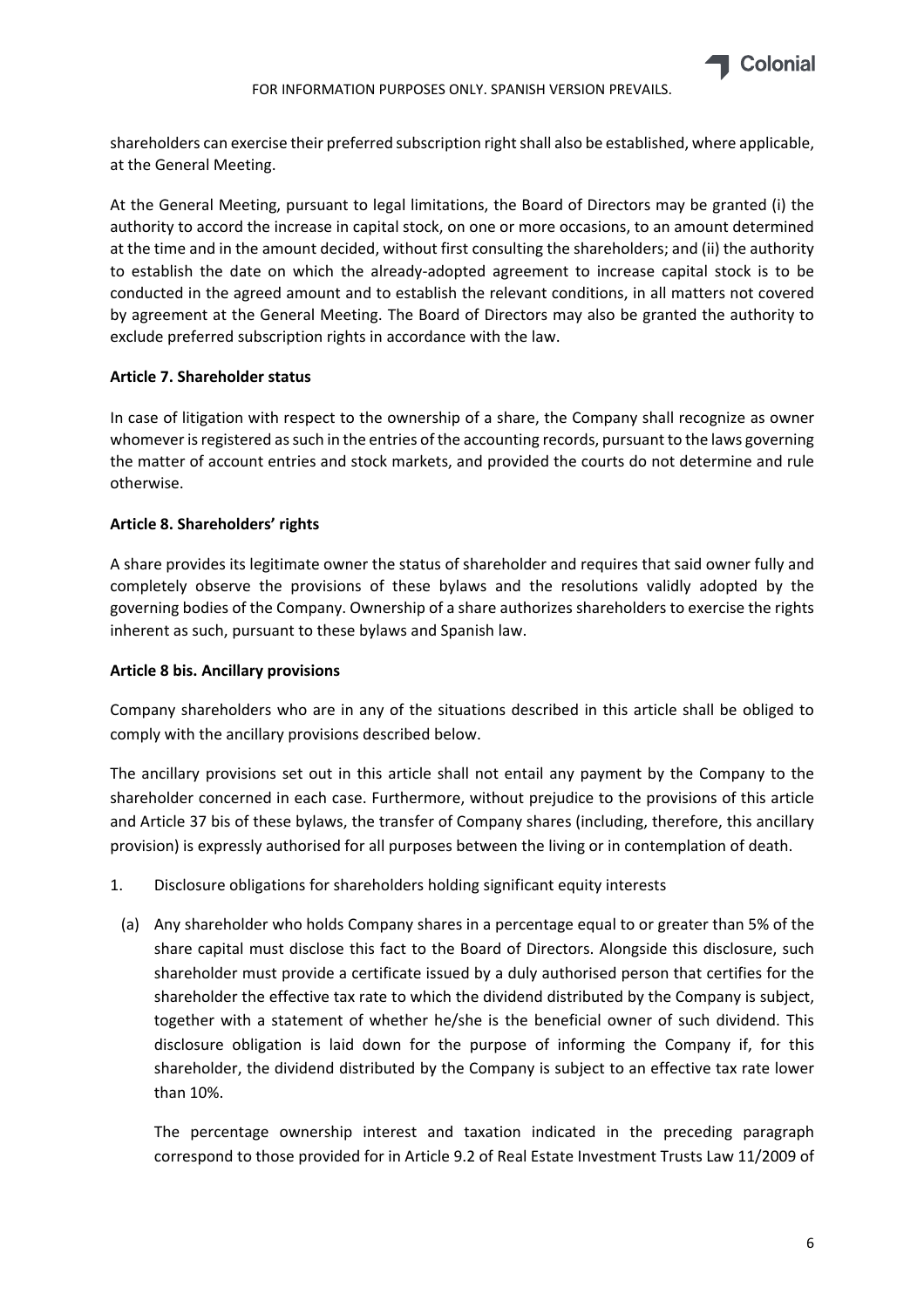

26 October (the "**SOCIMIs Law**") and, consequently, they are understood to have been automatically changed should this rule be amended or replaced by another.

When the holder of the shares indicated in this section is:

- (i) A depository institution that is formally legitimised as a shareholder in the accounting records but acts on behalf of one or more third parties, then the percentage ownership interest and taxation referred to in this section are those of such third parties and not of the depository.
- (ii) A foreign entity to which a regime similar to the regime provided for in the SOCIMI Law is applicable, then the percentage ownership interest and taxation provided in this section shall relate to each of its shareholders.
- (iii) A look‐through entity, then the percentage ownership interest and taxation provided for in this section shall relate to each of its shareholders or unitholders.
- (b) Also, as a result of Inmobiliaria Colonial's ownership interest in the French company Société Foncière Lyonnaise ("SFL"), any shareholder that is not an individual and directly or indirectly holds shares of Inmobiliaria Colonial in a percentage equal to or greater than 10% of the share capital must report this fact to the Board of Directors of Inmobiliaria Colonial. Alongside this disclosure, such shareholder must provide a certificate issued by a duly authorised person that certifies for the shareholder the effective tax rate to which the dividend distributed by the Company is subject, together with a statement as to whether he/she is the beneficial owner of such dividend. This disclosure obligation islaid down for the purposes of informing the Company if, for such shareholder, the effective tax rate to which the dividend distributed by the Company is subject gives rise to the accrual by SFL of the French tax provided for in French law in 208.c of the French General Tax Code (**"Code Général des Impôts"**).

In this regard, under the Code Général des Impôts, SFL must pay a rate of 20% on the dividend distributed to Inmobiliaria Colonial when the dividend, which is in turn distributed by Inmobiliaria Colonial to any of its shareholders that are not individuals holding at least 10% of its share capital, is subject for such shareholders to a rate less than one third (1/3) of the French income tax rate, i.e. 11.15% depending on the prevailing rate.

The percentage ownership interest and taxation referred to in this section (b) correspond to those provided in the Code Général des Impôts and, consequently, shall be understood to have been automatically modified should this rule be modified or replaced by another.

When the holder of the shares is a depository institution that is formally legitimised as a shareholder in the accounting records but acts on behalf of one or more third parties, then the percentage ownership interest and taxation referred to in this section shall relate to those of such third parties and not of the depository.

- (c) Any shareholder affected by any of the scenarios stipulated in sections (a) and (b) above must:
	- (i) notify the Board of Directors of any acquisition ortransfer of Company shares, irrespective of the number of shares acquired or transferred;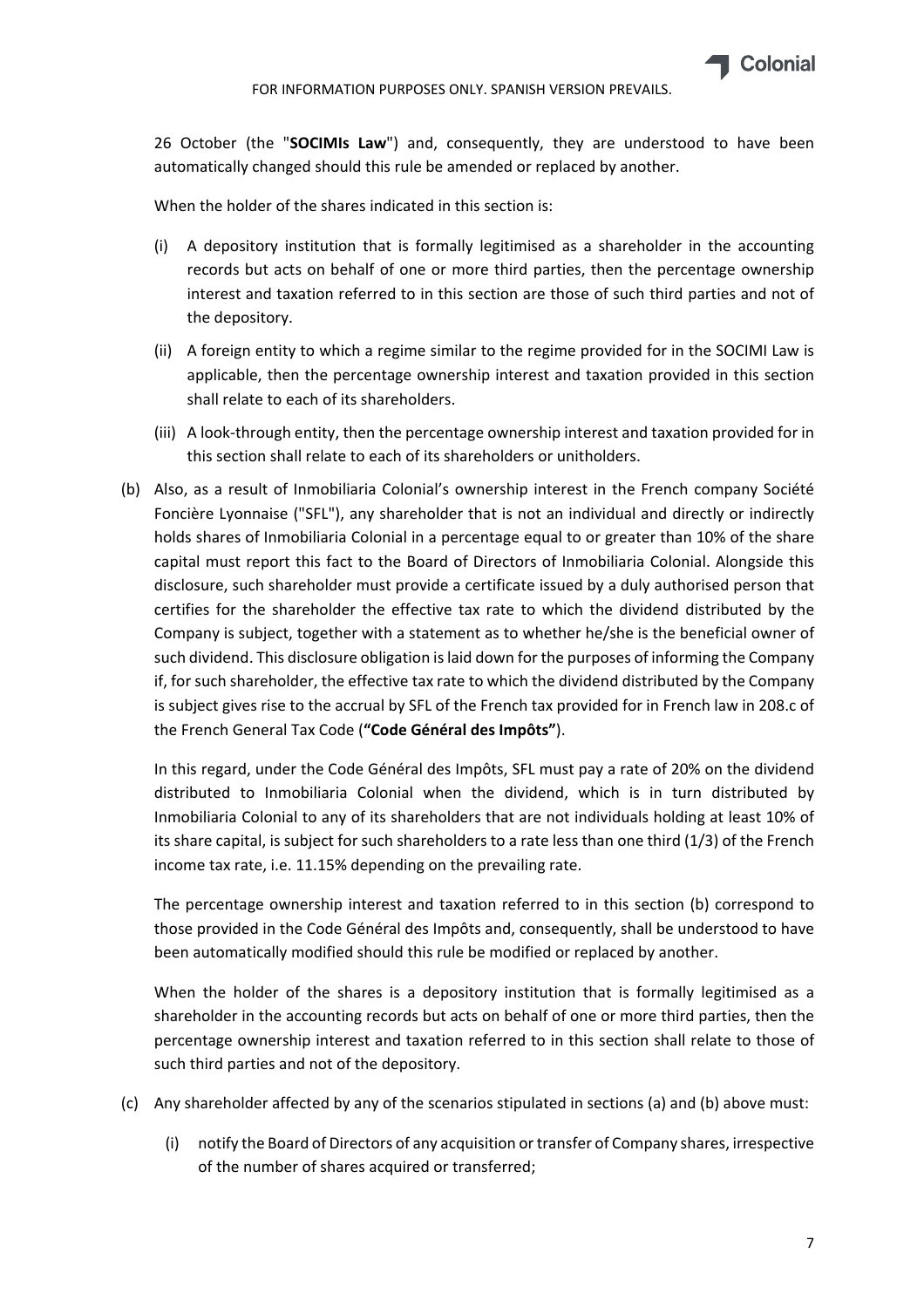

- (ii) provide, within ten calendar days of the date on which Inmobiliaria Colonial or SFL agree at any time to distribute any dividend or similar amount (e.g. reserves), tax certificates as stipulated in sections(a) and (b) above. Forthis purpose, the Company must, by publishing the related relevant event, report to the market any agreement to distribute dividends by Inmobiliaria Colonial or SFL, indicating in all cases the date or dates to which the information contained in such certificates must refer, in order to comply with the tax obligations applicable at all times;
- (iii) provide (or request third parties to provide) to the Board of Directors the information in writing that the Company requires regarding the effective ownership of the shares or interest in them (accompanied, were the Company to so require, by a formal or notarised statement and/or independent evidence), including any information that the Company deems necessary or advisable for the purposes of determining whether these shareholders or third parties are affected by any of the scenarios described in paragraphs (a) and (b) above. The Company may make such a request at any time and may send one or more requests for information on the same shares.
- (d) The provisions of sections (a) to (c) above shall also apply to any persons holding dividend rights, voting rights or financial instruments on Company shares in the percentages stipulated in sections (a) and (b) above.
- (e) If the person subject to the disclosure obligation fails to comply with sections (a) to (c) above, the Board of Directors shall consider that the dividend is exempt of tax for this shareholder or is taxed at a rate lower than those stipulated in paragraphs (a) and (b) above.

Notwithstanding the foregoing, the Board of Directors may request, at the expense of the shareholder failing to comply with the disclosure obligation stipulated in the preceding paragraphs, a legal report from a renowned law firm in the country in which the shareholder resides to declare the effective tax rate to which the dividend distributed to the shareholder by the Company is subject. The expenses incurred by the Company in requesting this report shall in all cases be considered as compensation for the purposes stipulated in this article.

- 2. Compensation obligations for shareholders holding significant equity interests
- (a) In such cases where, as a result of any of the shareholders being affected by the scenarios established in section 1 of this article of the bylaws, the following events arise:
	- (i) the Company is obliged to pay the special rate provided for in Article 9.2 of the SOCIMI Law or any regulation replacing it; or
	- (ii) distribution of the SFL dividend to Inmobiliaria Colonial accruesthe rate established in the French General Tax Code, or any regulation replacing it,

these shareholders shall be obliged to compensate the Company for the losses caused, as provided for in the following sections.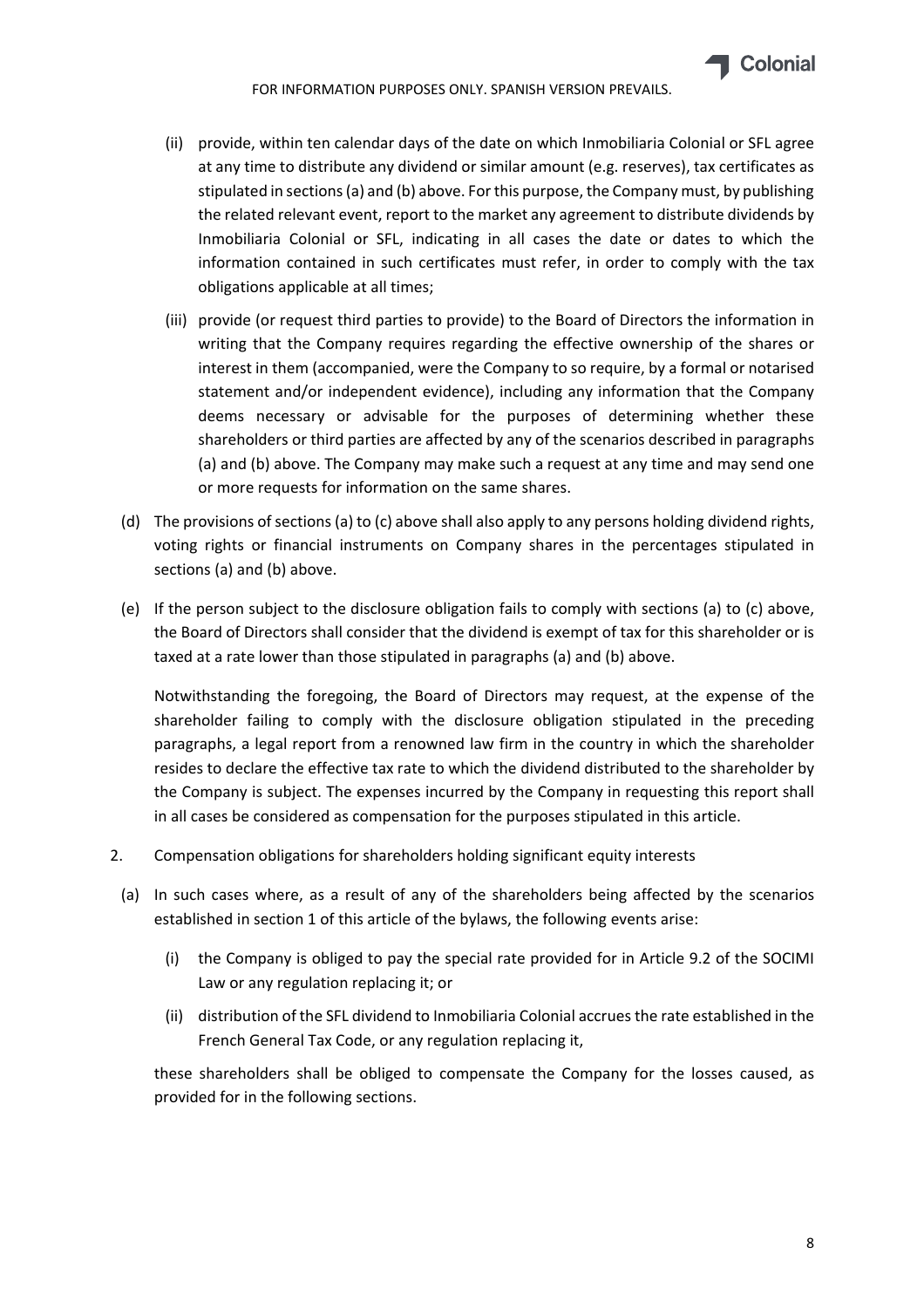- (b) The amount of compensation for each shareholder occasioning losses shall be the sum of:
	- (i) any income tax expense arising for the Company from payment to this shareholder of the dividend serving as a basis for calculating the special tax provided for in Article 9.2 of the SOCIMI Law, or any regulation replacing it; and
	- (ii) the amount that, as provided for in SFL's bylaws, Inmobiliaria Colonial must pay SFL as a result of the tax accrued for SFL in accordance with the French General Tax Code or any regulation replacing it, due to taxation of the shareholders of Inmobiliaria Colonial. This amount shall be divided by the total number of Company shareholders whose taxation required Inmobiliaria Colonial to pay this amount to SFL, albeit on a pro rata basis proportional to the equity interests of each shareholder.

In any case, the Company must be held completely harmless in respect of the losses caused as a result of the effective tax rate to which the dividend distributed to shareholders by the Company is subject. In this regard, compensation shall in all cases include the amount which, once the income tax levied on the total amount of compensation has been deducted, offsets the expenses arising from the losses occasioned and the compensation applicable.

The amount of compensation shall be calculated by the Board of Directors, without prejudice to the fact that this calculation may be delegated to one or more directors and to independent third parties. Unless otherwise agreed by the Board of Directors, compensation shall be due the day before payment of the dividend by Inmobiliaria Colonial or SFL.

By way of example, **Appendix I** to these bylaws includes formulas for calculating compensation.

- (c) A person under the compensation obligation is deemed to be a person who, due to their ownership interest and tax features, has occasioned losses to the Company as stipulated in section (a) herein. For this purpose, the person occasioning losses shall be obliged to indemnify, and Inmobiliaria Colonial entitled to claim, the full amount corresponding to the compensation calculated in accordance with section (b) of this article, irrespective of whether the shareholder subsequently transferred some or all of his/her shares in the Company.
- (d) The compensation stipulated in the preceding sections shall be offset using any present and future dividends payable to the shareholder in the terms set forth in Article 37 bis of these bylaws, in addition to any other amounts owed by the Company. However, if Inmobiliaria Colonial should see fit, it may call for the compensation stipulated in the preceding sections at any time, by any methods permitted in law.
- (e) The compensation obligation stipulated in this section 2 shall also apply to any shareholders who, irrespective of the tax rate applicable for such shareholders on any dividends received from the Company, have failed to meet the disclosure obligation stipulated in section 1 above in this article.
- (f) In cases where payment in full of compensation may occasion losses to the Company, the Board of Directors may in the same year compensate or require an amount less than the amount calculated in accordance with section (b) of this article.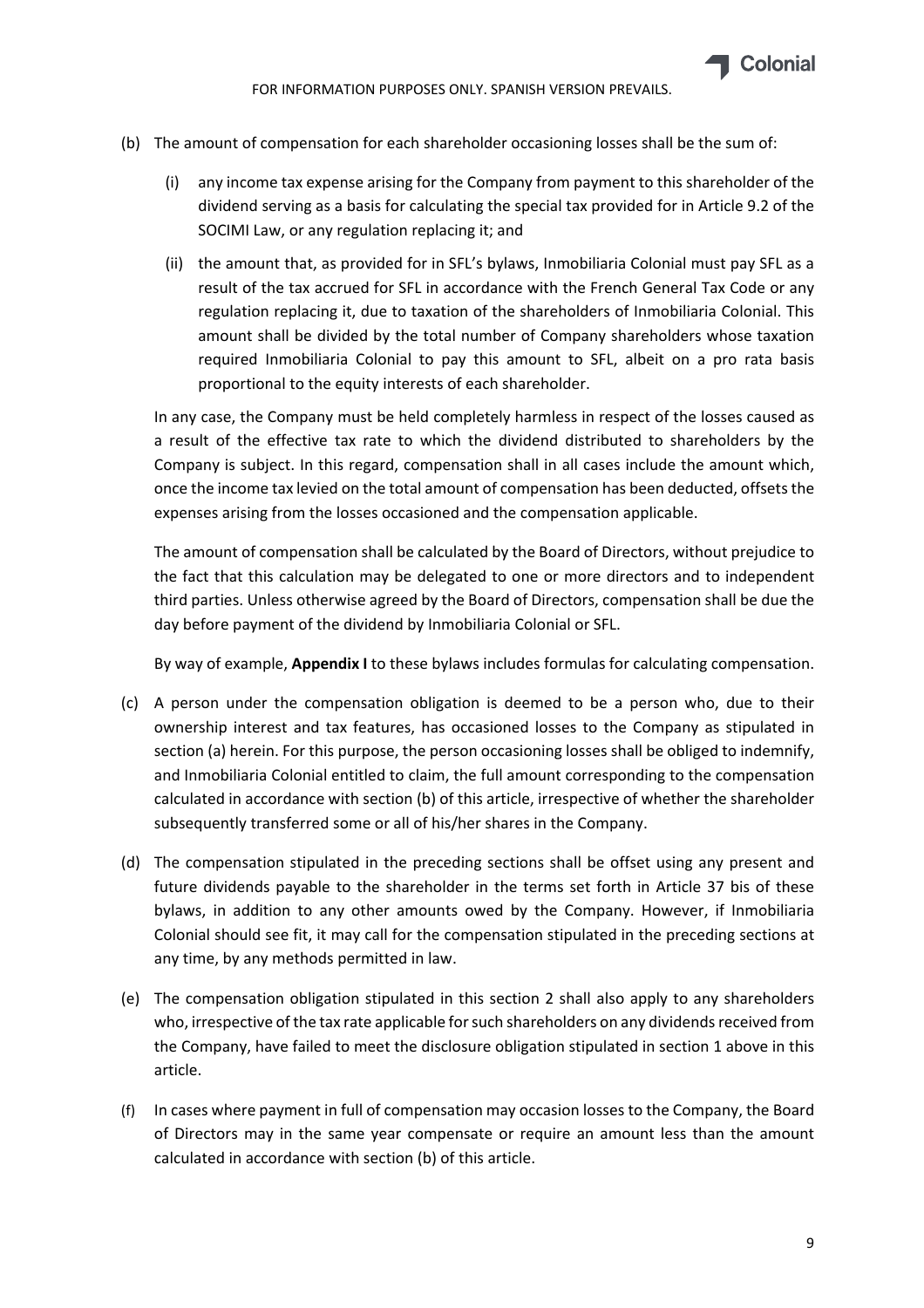#### **Article 9. Indivisibility of shares**

Shares are indivisible. In case of joint ownership, the accounting record shall state the name of all co‐ owners, who shall be jointly responsible to the Company for any obligations derived from their status as shareholders, and who must designate a single person to exercise, in their name, the rights inherent to their status as shareholders. The same rule shall apply to other cases of joint ownership of stock options.

#### **Article 10. Rights** *in rem* **and encumbrances**

Rights *in rem* or other types of encumbrance on the shares must be registered in the relevant account. The encumbrance shall be enforceable upon third parties as of the respective registry thereof.

# **Article 11. Transferability of shares**

The transfer of shares shall take place by accounting transfer and shall be enforceable upon third parties as of the respective registration.

Third parties who acquire shares for valuable consideration from a person who, according to the accounting record entries, is legitimately entitled to transmit them, shall not be subject to claims, unless at the time the shares were acquired the previously mentioned third party acted in bad faith or with gross negligence.

# **Article 12. Certificates**

When deemed necessary, a shareholder's legal status to transfer and exercise his/her rights as such may be proven by presenting certificates that demonstrate the owner's identity and, where applicable, the rights *in rem* or encumbrance, the identity of the issuer and of the issue, the class, the par value and number of shares included as well as the respective registry or numerical reference or references and their date of issue. The purpose of the certificate and its effective term shall also be specified.

Certificates shall only be issued at the request of the shareholder and in accordance with the entries of the accounting registry managed by Sociedad de Gestión de Sistemas de Registro, Compensación y Liquidación de Valores S.A. (lberclear) or its participating entities.

#### **TITLE III. COMPANY BODIES**

#### **Article 13. Company Bodies**

The bodies governing the Company are the shareholders and the Board of Directors.

#### **A) GENERAL MEETING**

#### **Article 14. General Meetings**

The shareholders, assembled at a duly‐convened General Meeting, shall decide by majority, pursuant to Article 25 hereof, on the matters that are within the powers of the shareholders. All shareholders, including dissidents and those not attending the meeting, shall be bound by the agreements reached at the General Meeting. This shall not apply to the rights of separation and appeal as established by law.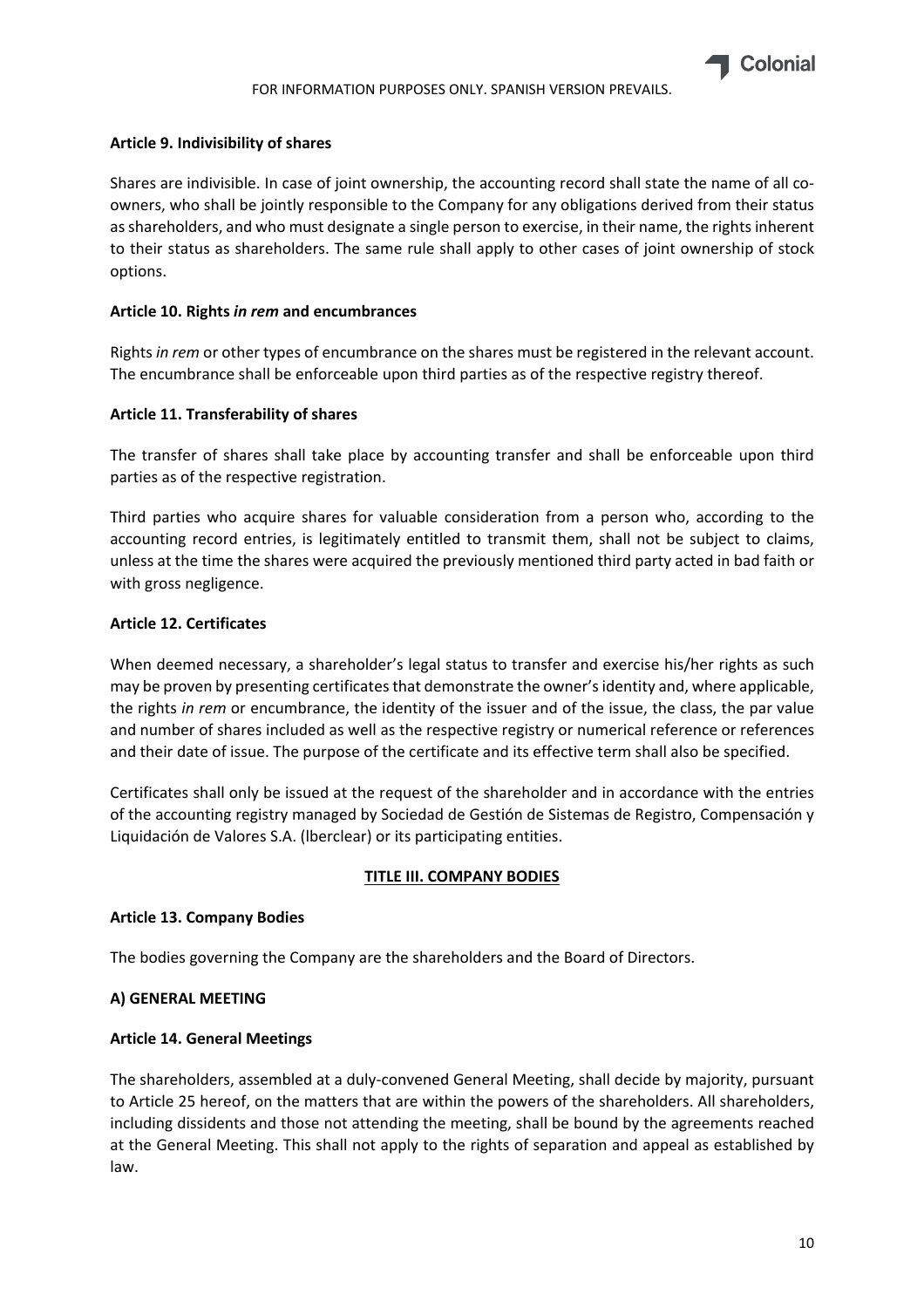

All General Meetings shall be held in a Spanish city as agreed upon by the administrative body.

#### **Article 15. Types of meetings**

The administrators may call either Annual or Special General Meetings. Annual meetings must be held within the first six months of each fiscal year to, where applicable, vote on company performance, the accounts for the previous fiscal year and the application of the results. A Special General Meeting is any other not deemed an annual meeting.

# **Article 16. Notice**

All General Meetings must be called by a notice published in the Official Gazette of the Commercial Registry or in one of Spain's major newspapers, on the Company's website and on the website of the National Stock Exchange Commission, and in any other medium as required under applicable regulations, at least one (1) month prior to the date set for the General Meeting to be held.

Notwithstanding the foregoing, Special General Meetings may be called no more than fifteen (15) days in advance. Thisshortened notification period shall require an expressresolution adopted at an Annual General Meeting by, at least, two thirds of the subscribed capital stock entitled to vote, and which cannot be called beyond the date set for holding the next Annual General Meeting.

The notice shall state the name of the Company, the date and time of the meeting on first call, the office of the person or persons making the call and the agenda, which shall include the matters to be addressed, and any other mentions and information legally required for publically traded companies. The notice may also indicate the date of the second call, where applicable. At least twenty‐four (24) hours must pass between the first and the second call. In any case, mention shall be made to the right of all shareholders to obtain from the Company, immediately and free of charge, any documents to be submitted for approval and, where applicable, the performance report and auditors report.

Shareholders representing at least three percent (3%) of the capital stock may request the publication of a supplement to the call to an Annual General Meeting that includes one or more items on the agenda, provided the new items are accompanied by a justification or, where applicable, a justified resolution proposal. The exercise of this right, which may by no means be exercised with respect to a Special General Meeting, must be made by certified notice, to be received at the company headquarters, within five (5) days of the publication of the call. The supplement to the call must be published at least fifteen days prior to the date established for the General Meeting.

Furthermore, shareholders representing at least three percent (3%) of the capital stock may, within five (5) days of the publication of the call, present reasoned resolution proposals on matters already included or to be included in the agenda of the Annual or Special General Meeting. As these proposals are received, the Company shall ensure that the proposals and any accompanying documentation, if any, are disseminated among the other shareholders by publishing them uninterruptedly on the Company's website for the term established by current regulations.

#### **Article 17. Authority and obligation to call**

The administrators shall call a General Meeting whenever it is deemed necessary or opportune to the interests of the Company and when so required by law. A General Meeting must also be called when requested by shareholders representing three percent (3%) of the capital stock, stating in their request the matters to be addressed thereat. In such case, a General Meeting must be called within the term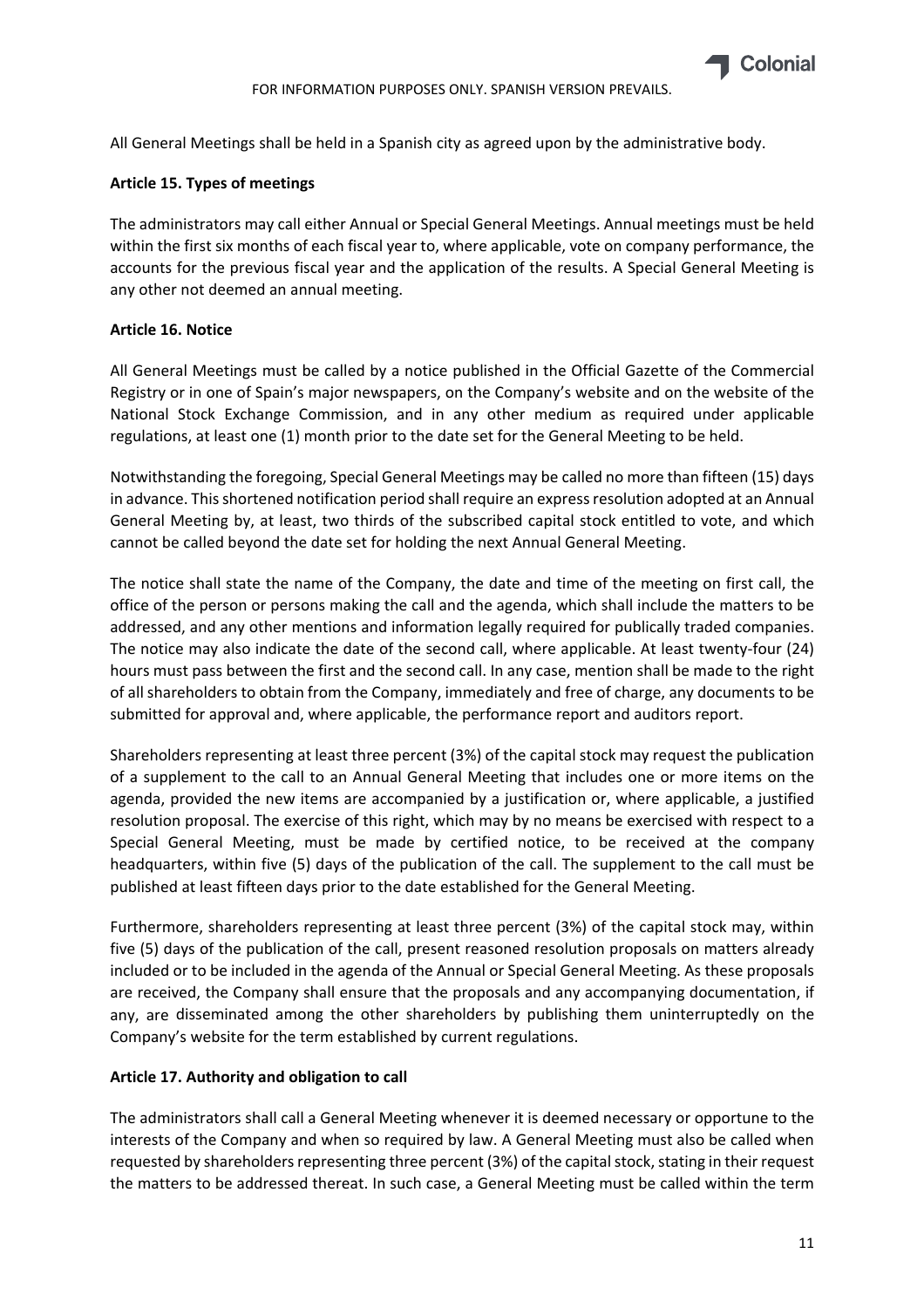

and according to the requirements established to this effect according to law. The administrators shall prepare the agenda for the meeting, which shall include the matters that were set forth in the request for a meeting.

# **Article 18. Right to information**

Shareholders may request of the administrators, pursuant to the Regulations of the Company's General Meeting, up to five (5) days prior to the General Meeting, any information or clarifications deemed necessary regarding the items on the agenda, or present any questions they deem relevant in writing. The shareholders may also ask the administrators, in writing and within the same time period, for the clarifications they deem necessary regarding the information available to the public that the Company has provided to the National Stock Exchange Commission since the last General Meeting and regarding the auditors report. The administrators shall provide the information in writing up to the date on which the General Meeting is held.

Verbal requests for information or clarification, with respect to the matters indicated in the preceding paragraph, presented by the shareholders to the President during a General Meeting, or in writing in the five (5) days prior to the General Meeting, shall also be provided verbally during the General Meeting by any of the administrators in attendance, as chosen by the President. Should it not be possible to satisfy the shareholder's right at that time, any pending information shall be furnished in writing within seven (7) days of the conclusion of the General Meeting.

The administrators are required to provide the information referenced in the preceding paragraphs, except in cases in which such information is not necessary for the protection of the rights of the shareholder, when there are objective reasons which indicate that the information could be used for purposes outside of the company, or when disclosure of the information could be damaging to the Company or its associated companies. Violation of the right to information during a General Meeting shall not be considered grounds to contest the General Meeting.

Nevertheless, the requested information cannot be denied when the request is backed by shareholders representing at least twenty-five percent (25%) of the capital stock. The shareholder shall be liable for any damages caused by abusive or damaging use of the requested information.

From the publication of the notice of the call for a General Meeting and until said General Meeting is held, the Company must publish, uninterruptedly on the Company's website, all the information legally required and such other as the Board of Directors deems opportune.

Shareholders' right to information may be serviced on the Company's website and the documents and information required by law, these bylaws and the Company's other internal regulations shall be published, along with any information deemed opportune to be made available to the shareholders and investors by these means.

Valid requestsfor information, clarification or questions made in writing, and the replies thereto made in writing by the administrators, shall be included on the Company's website. However, when, prior to raising a specific question, the requested information is clearly, expressly and directly available to all shareholders on the Company's website in a question-answer format, the administrators may limit their reply to the information provided on the Company's website.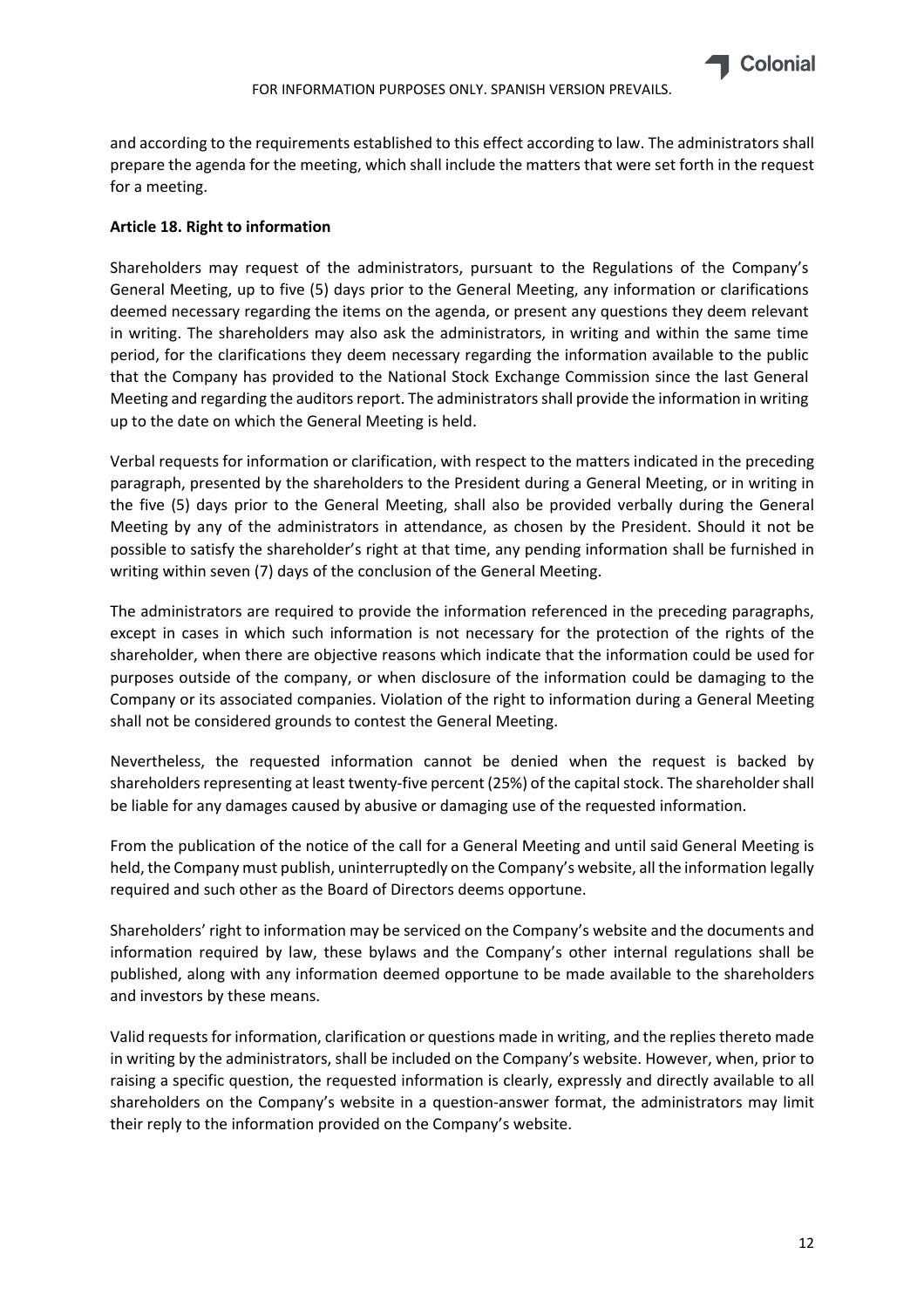

#### **Article 19. Right of attendance**

Shareholders may attend and vote at General Meetings, directly or duly represented, when they themselves or as a group hold at least five hundred (500) shares, which must be registered in the record of account entries five (5) days prior to the date the Meeting is scheduled. These shareholders must present, either at the company headquarters or before the entitiesindicated in the notice, either their certificate of legitimate status or the attendance card issued by the Company or those entities in charge of keeping the record of account entries, or by any other means permitted by law.

The members of the Board of Directors must attend the General Meetings. Their attendance shall nonetheless not be required for a General Meeting to be validly convened.

General Meetings may also be attended by managers, technicians and other persons who, in the opinion of the Board of Directors, are interested in the proper performance of company matters and whose participation at the General Meeting could potentially be useful to the Company. At the General Meeting, the President may authorize the attendance of any person deemed opportune, though the shareholders may revoke this decision.

#### **Article 20. Representation and absentee voting**

All shareholders entitled to attend may be represented at a General Meeting by anyone. Representation must be granted in writing and specifically for each General Meeting, pursuant to the terms and scope of the Corporate Enterprises Act.

Representation may be revoked at any time. The attendance by the principal at a General Meeting shall be tantamount to revocation of the representation.

With respect to cases of a public request for representation and, specifically, to a possible conflict of interest of the representative, the provisions of the law shall apply.

Shareholders may exercise or delegate their absentee vote, pursuant to the Regulations of the General Meeting, provided the identity of the shareholder and, where applicable, the safety of the electronic communications is duly guaranteed, in compliance with applicable law.

Shareholders casting an absentee vote by must be considered in attendance for the purposes of the incorporation of the General Meeting.

Once the notice of the call for a General Meeting is published and until the General Meeting is held, the Company shall publish uninterruptedly on the Company's website information regarding how to cast an absentee vote, including electronic means, so that the shareholders may use this information to exercise their representation, voting and, where applicable, attendance rights.

#### **Article 21. Establishment**

A General Meeting, whether Annual or Special, shall be validly incorporated, on first call, when attended by shareholders, in person or by proxy, accounting for at least twenty‐five percent (25%) of the subscribed capital stock with voting rights. On second call, a General Meeting shall be validly established regardless of the capital stock in attendance.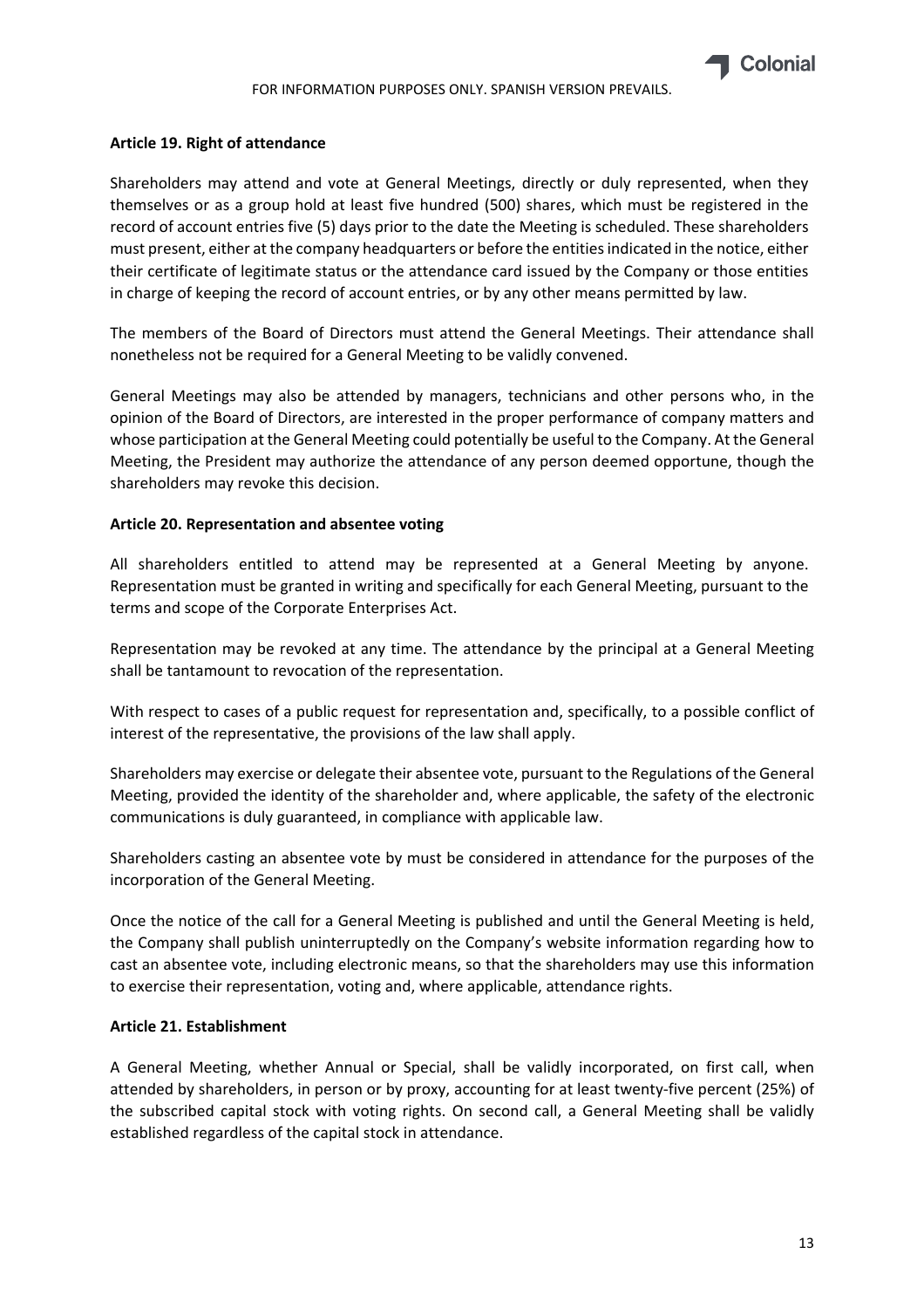

#### **Article 22. Special establishment**

Notwithstanding the provisions of the preceding Article, for it to be possible at a General Meeting to validly agree upon increasing or reducing the capital stock or any other modification of the bylaws, issuing bonds that can be converted into shares or those bonds which allow the holder to receive a share of the Company's profits, suppressing or limiting the preferred acquisition rights of new shares, in addition to the transformation, merger, demerger or overall assignment of the assets and liabilities, the transfer of the registered office abroad or any other matter determined by law, said General Meeting must be attended, on first call, by shareholders, directly or by proxy, accounting for at least fifty percent (50%) of the subscribed capital stock with voting rights. On second call, the attendance of twenty‐five percent (25%) of the capital stock shall suffice.

# **Article 23. President, Secretary and presiding board of the General Meeting**

The President of the Board of Directorsshallserve as President of the presiding board, or failing which, the most senior Vice President among those appointed; and, as Secretary, either the Secretary or Assistant Secretary of the Board of Directors. In the absence of those mentioned above, the President and Secretary of the presiding board shall be designated by the shareholders in attendance at the General Meeting.

Together with the President and the Secretary, the General Board shall consist of the remaining members of the Board of Directors in attendance thereat.

#### **Article 24. List of attendees**

Before turning to the Agenda, a list of those in attendance shall be made, stating the capacity or representation of each, and the number of shares they own or represent.

At the end of the list, the number of shareholders present or represented shall be determined, as well as the amount of capital stock they represent, specifying to the number of shareholders with voting rights.

The list of attendees shall be included at the beginning of the minutes or shall be attached thereto by appendix signed by the Secretary, with the approval of the President. When the minutes are notarized, the list of attendees need only to be attached to said minutes.

The list of attendees may also be included in a manual or computer file.

#### **Article 25. Adopting resolutions**

At a General Meeting, a separate vote shall be cast for matters that are substantially independent. Although included in the same item of the agenda, separate votes shall be cast for (i) the appointment, ratification, reelection or removal of each Director; (ii) the amendment of the bylaws, of each article or group of articles that are self‐regulated; and (iii) the matters pursuant to the bylaws.

The resolutions reached by the Board shall be adopted by a majority of the votes of the shareholders present or represented thereat, with an resolution being deemed adopted when more votes are obtained in its favor than against it from among the capital stock present or represented. Pursuant to Article 22 of these bylaws, if the capital stock present or represented is in excess of fifty percent (50%), the resolution may be adopted by an absolute majority. However, the favorable vote of two thirds of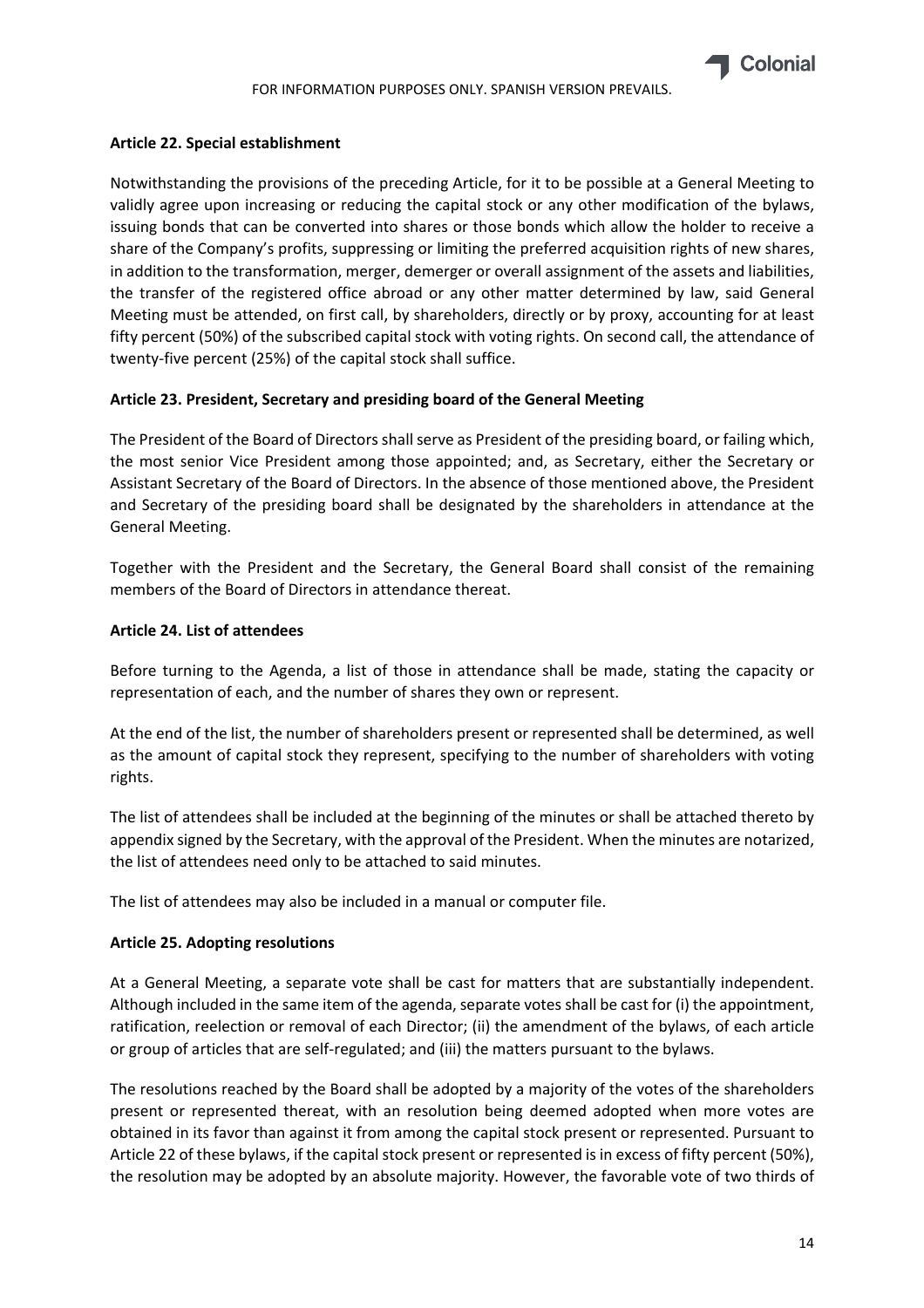

the capital present or represented on the vote shall be required when, on second call, shareholders representing twenty‐five percent (25%) or more of the subscribed capital stock with voting rights are in attendance but without reaching fifty percent (50%).

Each share carries one (1) vote.

For each resolution, the number of shares with respect to the number of valid votes cast will be determined, as well as the proportion of capital stock represented by such votes, the aggregate number of valid votes, the number of votes in favor and against each resolution and, applicable necessary, the number of abstentions.

The resolutions passed and the outcome of the votes shall be published in their entirety on the Company's website within five (5) days of the conclusion of the General Meeting.

# **Article 26. Minutes of the General Meetings**

The minutes of the General Meetingsshall be drafted by the Secretary and contain all of the resolutions passed and the requirements and circumstances that must be met pursuant to current regulations. The minutes of the General Meetings must be approved at the General Meeting itself at its end or, failing which, within a period of fifteen (15) days by the President and two (2) comptrollers, one on behalf of the majority and the other on behalf of the minority.

The minutes passed by either of these two means shall be executable as of the date they were passed. The certifications of the minutes shall be issued and the resolutions shall be notarized by those with legitimate power to do so, as determined by these bylaws and the Commercial Registry Regulations.

The administrators may require the presence of a Notary Public to notarize the minutes of a General Meeting and shall be required to do so if, five (5) days prior to the General Meeting, his/her presence were so requested by shareholders representing at least one percent (1%) of the capital stock. The notary certificate, which shall serve as the minutes of the Meeting, shall not require approval or the signature of the President or Secretary of the General Meeting, and must be transcribed into the Company's Minutes Ledger. Resolutions included therein may be executed from the date they are passed.

#### **B) ADMINISTRATION**

# **Article 27. Administrative body**

The management, administration and representation of the Company in and out of trial shall be the responsibility of the Board of Directors, acting jointly, focusing their activity mainly on the supervision and control of the Company, and the consideration of all matters that are particularly transcendent for the Company.

The enforcement of resolutions shall be the responsibility of the members of the Board of Directors designated thereby, including the Secretary and the Assistant Secretary of the Board; or the attorney‐ in-fact with the authority to enforce company resolutions.

The Board of Directors is vested with the broadest powers for all matters pertaining to the administration, representation and management of the Company, and the administration and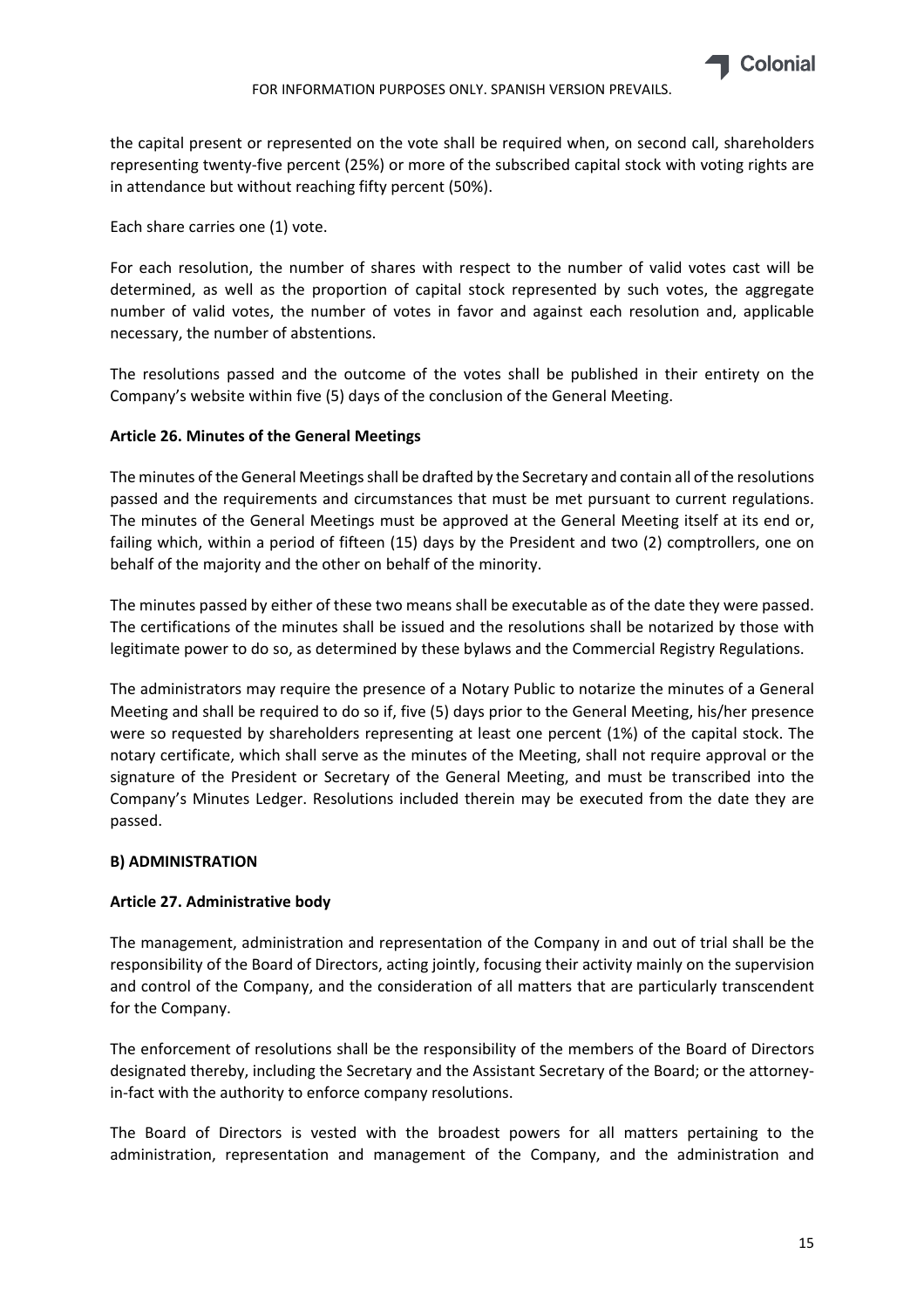disposition of its equity, and it is provided with all the authority not attributed by law or these General Meeting bylaws.

#### **Article 28. Terms and bans**

The members of the Board of Directors shall be appointed at the General Meeting for a term of four (4) years, and may be reelected to office, one or more times, for the same terms. To be appointed to the office of Director it is not necessary to be a shareholder.

Non‐emancipated minors, those who are legally unqualified, those disqualified under the Bankruptcy Act while their term of disqualification established in the bankruptcy judgment is still in effect, and those sentenced for crimes against freedom, patrimony or against the socioeconomic order, collective security, the Justice Administration or for any other type of dishonest crime, and those whose office precludes them from engaging in trade, cannot serve as administrators.

Public Administration employees whose duties relate to corporate activities, judges or other persons subject to legal incompatibilities are also not eligible to be administrators.

#### **Article 29. Organization, structure, adopting resolutions, internal structure and delegating authority**

1. The Board of Directors shall consist of at least five (5) members and at most fifteen (15) members. The Directors shall be classified as either executive Directors or non‐executive Directors. In the latter category, the Directors may be classified as either proprietary, independent or other external Directors. Such terms shall have the meaning attributed to them pursuant to current legislation and as specified by the Regulations of the Board of Directors.

The Directors may be individuals or legal entities. Should a legal entity be appointed as a member of the Board of Directors, the entity must appoint a single individual to permanently exercise the functions inherent to the office. Such person may be replaced by another, but this replacement must be informed in writing to the Board of Directors of the Company with sufficient time in advance of the date when said replacement becomes effective and shall be subject to the same approval as the initial appointment.

Should any vacancies open during the term for which they were appointed, the Board may designate the persons to occupy them until the first General Meeting, unless this General Meeting has already been called, in which case the Board of Directors may designate a single Director until the following General Meeting is held.

The Board of Directors, upon receipt of a report by the Commission of Appointments and Compensation, shall appoint from among its own members a President and, where applicable, one or several Vice Presidents, who shall be subject to reelection and revocation at the Board's request.

The Board shall appoint, upon receipt of a report by the Commission of Appointments and Compensation, a Secretary and, where applicable, an Assistant Secretary. The Secretary and the Assistant Secretary may or may not be Directors. If they are not Directors, they shall be entitled to be heard but not to vote. The same procedure shall be followed to accord the removal of the Secretary and, where applicable, the Assistant Secretary. The Assistant Secretary may attend the meetings of the Board of Directors in the absence of the Secretary or when so requested by the President of the Board of Directors.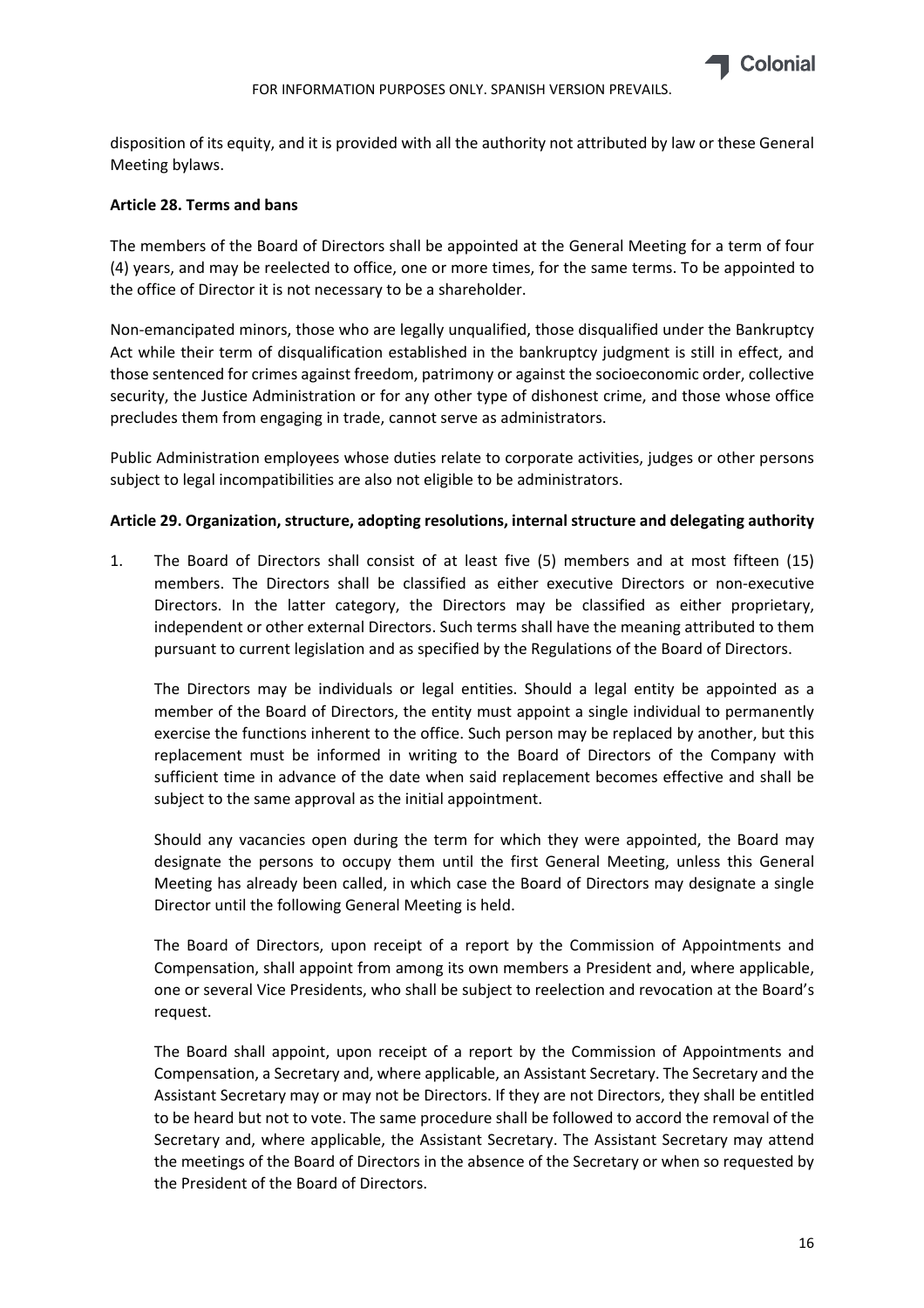

When so decided by the Board itself and when the President is also the Chief Executive Officer, the Board of Directors shall appoint, with the executive Directors abstaining, a coordinating Director from among the independent Directors, who shall be specially authorized to call the Board of Directors or to include new items on the agenda of a previously called Board meeting, as well as coordinate and assemble the non‐executive Directors and, where applicable, lead periodic evaluations of the President of the Board of Directors.

The Board shall meet at least once per quarter and whenever convened by the President or whomever is acting in his/her stead. The President shall be required to call a meeting of the Board of Directors when requested by at least one third of the Board members. In this case, should the President, without just cause, fail to call a meeting within a period of one (1) month, the Board may be called by the administrators requesting the meeting, specifying the agenda, to be held in the city where the company is seated. The coordinating Director shall further be specifically authorized to convene a meeting of the Board of Directors.

- 2. The Directors are required to personally attend the meetings of the Board of Directors. A Board meeting shall be validly established when attended, in person or by proxy through another Director, by a majority of its members. Representation must be granted in writing and specifically for each meeting, and solely in favor of another Board member. Non-executive Directors may nonetheless grant their representation to another non‐executive Director.
- 3. Resolutions shall be adopted by an absolute majority of those in attendance at the meeting. In case of a tie, the vote of the President shall be decisive.
- 4. The Director shall refrain from participating in the deliberation and voting on resolutions or decisions in which he/she or a related person has a direct or indirect conflict of interest. The votes of the Directors affected by such a conflict of interest and that must abstain shall be deducted for the purposes of calculating the necessary majority of votes. Excluded from the foregoing obligation to abstain are resolutions or decisions that affect their status as administrator, such as their appointment for or removal from offices in the administrative body or other similar decisions.

Written votes and voting without holding a session shall be valid if not opposed by any of the Directors. Discussions and resolutions passed by the Board shall be kept in a Minutes Ledger, which must be signed by the President and the Secretary.

5. Notwithstanding the powers that may be granted to anyone, the Board may permanently delegate some or all of its powers, other than the legal exceptions, to an executive commission and to one or several Managing Directors, establishing the content, limits and types of powers delegated. Permanently delegating one or more of the functions of the Board of Directors to an executive commission or one or several Managing Directors and designating the administrators who will hold such offices shall require the favorable vote of two thirds of the members of the Board of Directors in order to be valid and shall have no effect until registered in the Commercial Registry.

# **Article 30. Compensation**

- 1. The office of Director shall be remunerated.
- 2. The Company's compensation system shall consist of the following items: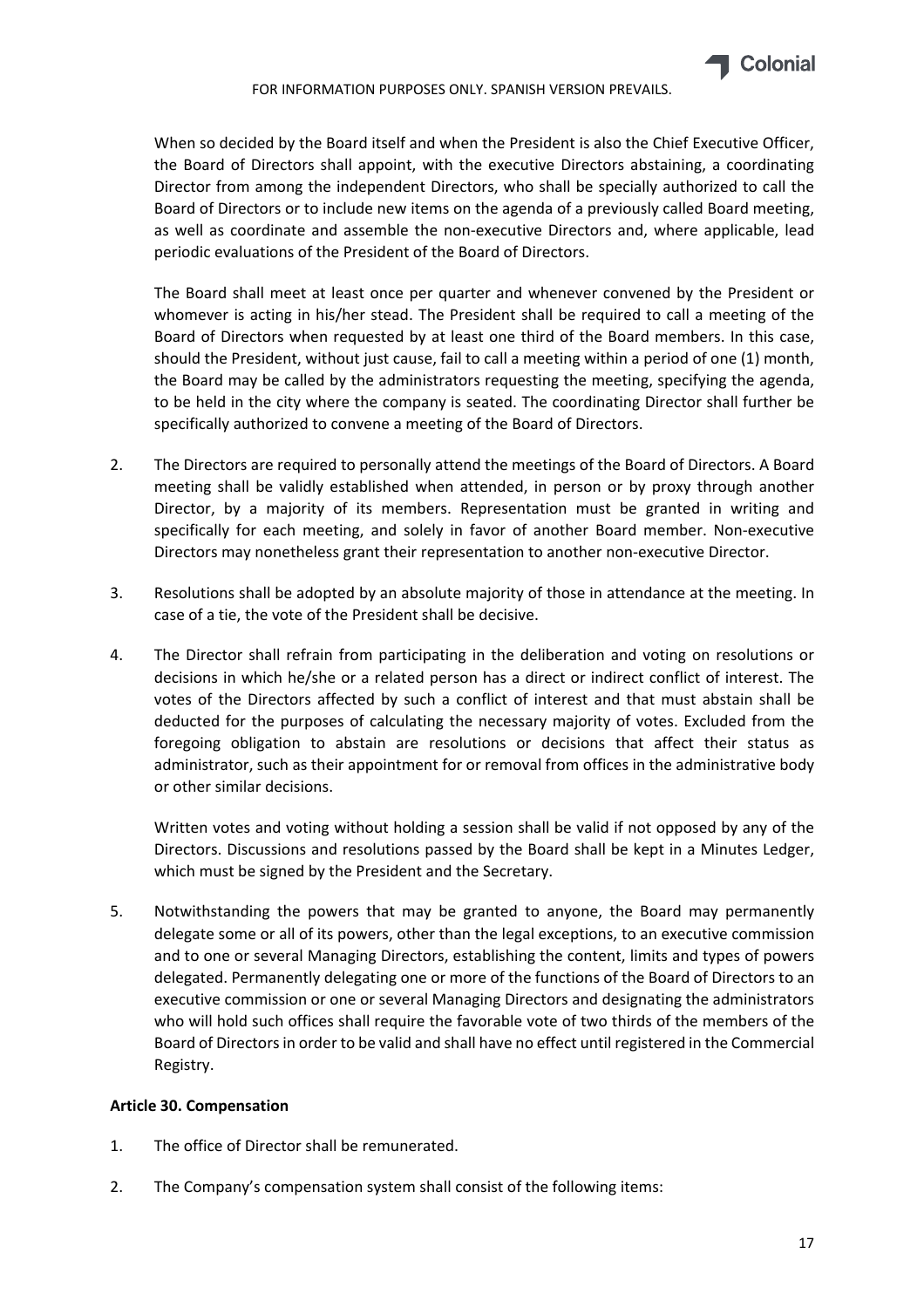

- (i) fixed monthly compensation, determined by membership on the Board and its commissions;
- (ii) allowances for attending Board of Directors meetings and its commissions; and
- (iii) compensation for the Directors based on the listing value of the shares or that includes receiving shares or stock options. This type of compensation must be agreed upon at the General Meeting, at which point the maximum number of shares that may be assigned per fiscal year will be determined, as will the exercise price or the system to calculate the exercise price for stock options, the value of the shares that, where applicable, are used as reference and the term of duration of the plan.
- 3. At least every three (3) years, at a General Meeting, a compensation plan for the Directors must be approved as a separate item on the agenda. This plan must follow the guidelines referenced in the preceding section. Any modification or substitution thereof shall require approval at a General Meeting according to the procedure established by law and the Regulations of the Board of Directors of the Company.

The compensation plan for the Directors shall determine the compensation of the Directors in their capacity as such within the remuneration system established in these bylaws and shall include the maximum amount of the annual compensation to be paid to the group of administrators. The determination of each Director's compensation shall by made by the Board of Directors, which shall take into account, for such purpose, the functions and responsibilities to be attributed to each Director, their membership in Board commissions and other objective circumstances deemed relevant.

The application of this compensation plan shall be proportionate to the importance of the Company, the economic situation at the time and the market standards of comparable companies. The compensation plan shall further focus on promoting the profitability and long‐ term sustainability of the Company and avoiding excessive risks and/or rewarding unfavorable results.

4. Compensating the Directors for performing executive functions shall conform to the compensation plan for the Directors and must necessarily take into account the amount of the fixed annual compensation and its variation over the period of the plan, the various parameters for setting the variable components as well as the main terms and conditions of their contracts, specifically including their duration, compensation for early discontinuation or termination of their contract in addition to exclusiveness, post‐contractual non‐compete and permanence or fidelity agreements.

The Board of Directors shall be responsible for setting the compensation for the Directors for performing executive functions and the terms and conditions of their contracts with the Company in accordance with the compensation plan approved at a General Meeting. The contract shall set out in detail all of the items for which compensation may be obtained for performing executive functions, including, where applicable, possible compensation for early discontinuation of these functions, and the amounts to be paid by the Company as insurance premiums or contributions to savings plans. Directors cannot receive any compensation for performing executive functions in amounts or for items not established in their respective contracts.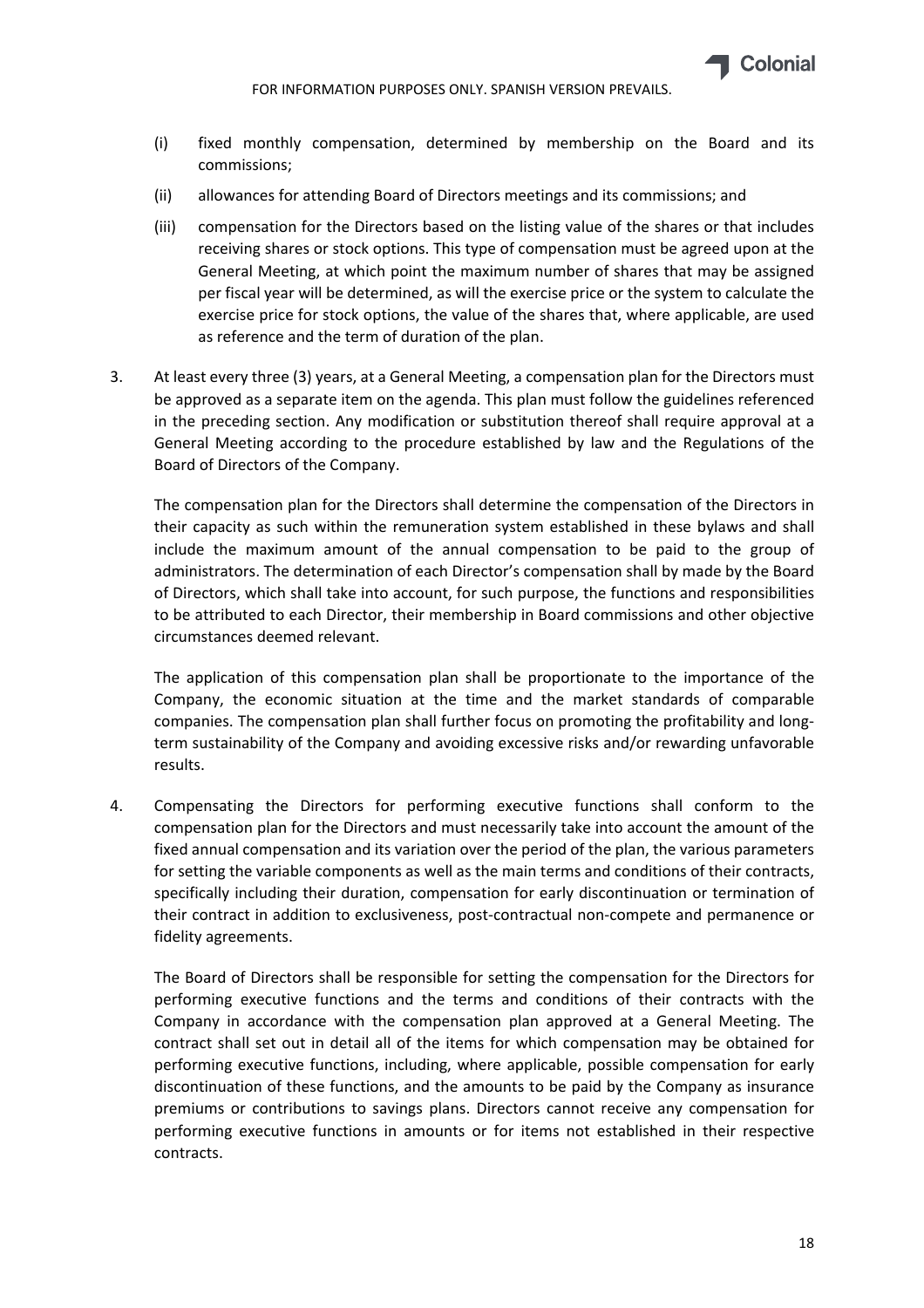5. The Board shall prepare an Annual Report on the compensation of its Directors, which shall include complete, clear and understandable information on the compensation plan of the Directors applicable to that fiscal year. It shall further include a global summary of how the compensation plan was applied in the prior fiscal year and the individual compensation earned for all items by each Director during that year. The report shall be disclosed and submitted for vote, for consultation purposes and as a separate item on the agenda, at the following Annual General Meeting.

# **Article 31. Board commissions**

The Board of Directors must form an Auditing and Control Committee and an Appointments and Compensation Commission.

The essential function of the Auditing and Control Committee and the Appointments and Compensation Commission shall be supporting the Board of Directors in its supervision and control commitments with respect to the performance of the Company. Its members shall be appointed by the Board of Directors and they shall answer thereto with respect to the exercise of their functions.

Notwithstanding the foregoing, the Board of Directors may establish specialized commissions within the Board itself, determining their structure, appointing their members and establishing the functions to be carried out by each of them.

# **Article 32. Auditing and Control Committee**

The Auditing and Control Committee shall consist of at least three (3) and at most eight (8) non‐ executive Directors appointed by the Board of Directors. The Auditing and Control Committee shall be made up of the number of independent Directors as determined by law and one of them, at least, shall be appointed based on their knowledge and experience in matters of accounting, auditing or both.

Overall, the members of the Auditing and Control Committee shall have the relevant technical knowledge in relation to the Company's business sector.

The Auditing and Control Committee shall appoint a President from among its own members, which in any case must be an independent Director. The President of the Auditing and Control Committee must be replaced every four (4) years but may be reelected one (1) year after leaving office.

The Committee shall also appoint a Secretary from among its members or it may appoint the Secretary of the Board to act as such. In the absence of a Committee Secretary, the functions of this office shall be executed by the Secretary of the Board or, where applicable, by its Assistant Secretary. The Committee may at any time appoint an Assistant Secretary who must be independent.

In any case, the Committee may rely on the technical assistance of the Secretary of the Board, or of its Assistant Secretary, at its meetings, upon request by the President of the Committee.

The members of the Committee shall leave office when they are no longer Directors or when so agreed upon by the Board of Directors.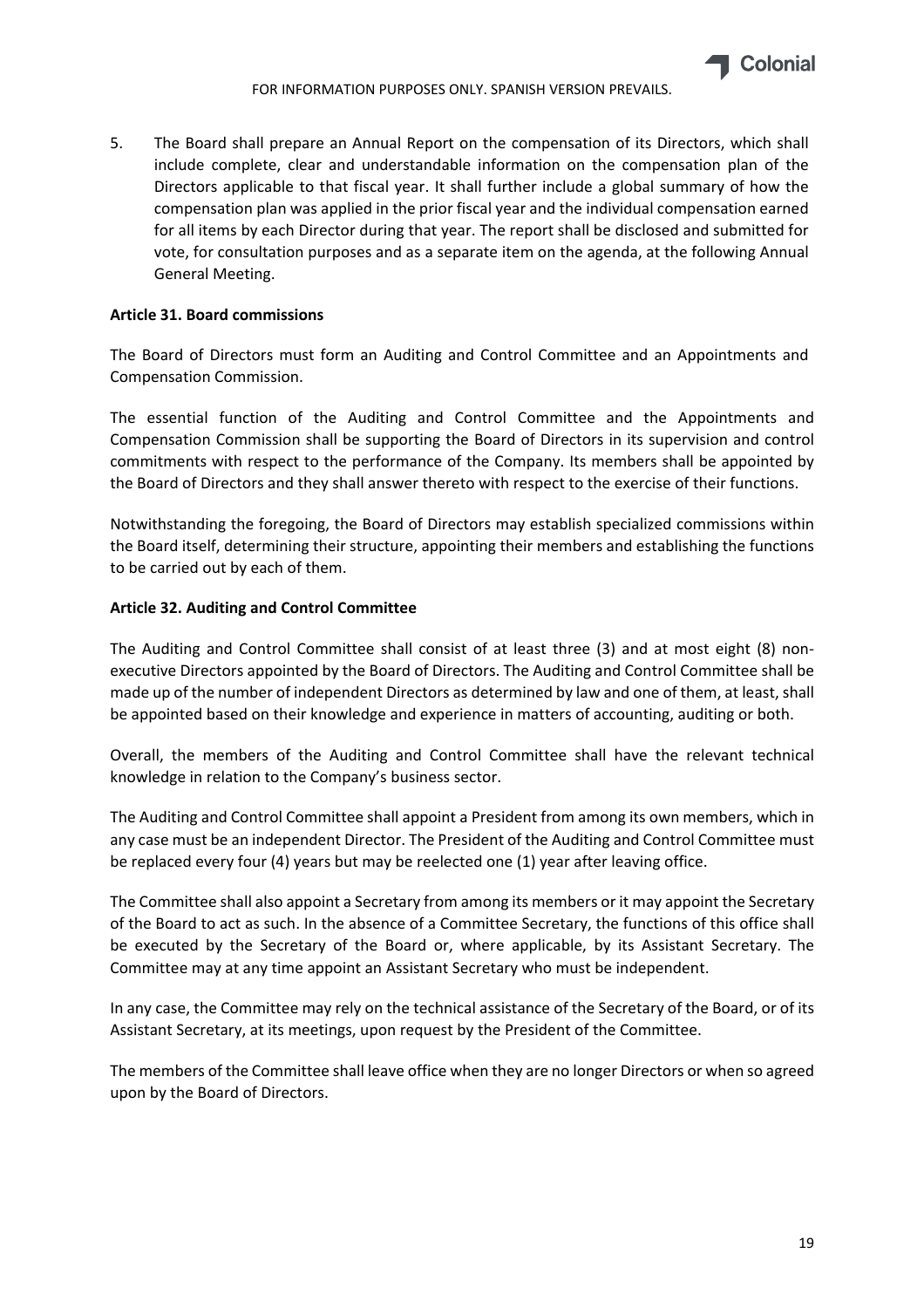Notwithstanding any other functions the Auditing and Control Committee may be attributed by law, the bylaws or, in accordance therewith, by the Regulations of the Board of Directors, it shall at least have the following functions:

- 1. Report to the General Meeting on the matters arising in relation to such matters as are within the jurisdiction of the Committee and, specifically, the result of the audit, explaining how it has contributed to the integrity of the financial information and the function that the Committee has performed in such process.
- 2. Supervise the effectiveness of the internal controls of the Company, the internal auditing and the risk management systems, and discuss with the accounts auditor any significant weaknesses in the internal control system detected over the course of the audit, all without interfering with its independence. To this end, and where applicable, the Auditing and Control Committee may present recommendations or proposals to the Board of Directors as well as the time frame to apply them.
- 3. Supervise the process of preparing and presenting the required financial information and present recommendations or proposals to the Board of Directors directed at protecting its integrity.
- 4. Present to the Board of Directors the proposals for the selection, appointment, reelection and replacement of the accounts auditors, assume responsibility for the selection process, pursuant to current regulations, and the contracting conditions and regularly gather information from it on the auditing plan and its performance, as well as preserve its independence in the performance of its functions.
- 5. Establish contact with the external auditor to receive information on matters concerning their impartiality to be discussed by the Committee or any other matters relating to the account auditing process and, where applicable, the authorization of services other than those that are prohibited pursuant to current regulations, regarding impartiality, and such other communications established in the accounts auditing laws and auditing standards. In any case, the Auditing and Control Committee must receive annually from the external auditors the statement of their impartiality with respect to the Company or directly or indirectly to associated entities, and the detailed and individualized information of the additional services of any sort provided as well as any fees received from these entities by the external auditor or by the persons or entities relating thereto, pursuant to the regulations governing accounts auditing.
- 6. Issue annually, prior to the release of the accounts auditing report, a report stating an opinion as to whether the impartiality of the accounts auditors or auditing companies has been compromised. This report must contain a justified valuation of the provision of all of the additional services referenced in the preceding item, considered individually or as a whole, in addition to the legal audit and regarding impartiality or the regulations governing accounts auditing.
- 7. Report to the Board of Directors, in advance, on all matters pursuant to the law, the bylaws and the Board Regulations.
- 8. Prepare an annual report on the activities of the Auditing and Control Committee, which must be included in the management report.
- 9. Propose to the Board of Directors any other matters deemed applicable within its scope of authority.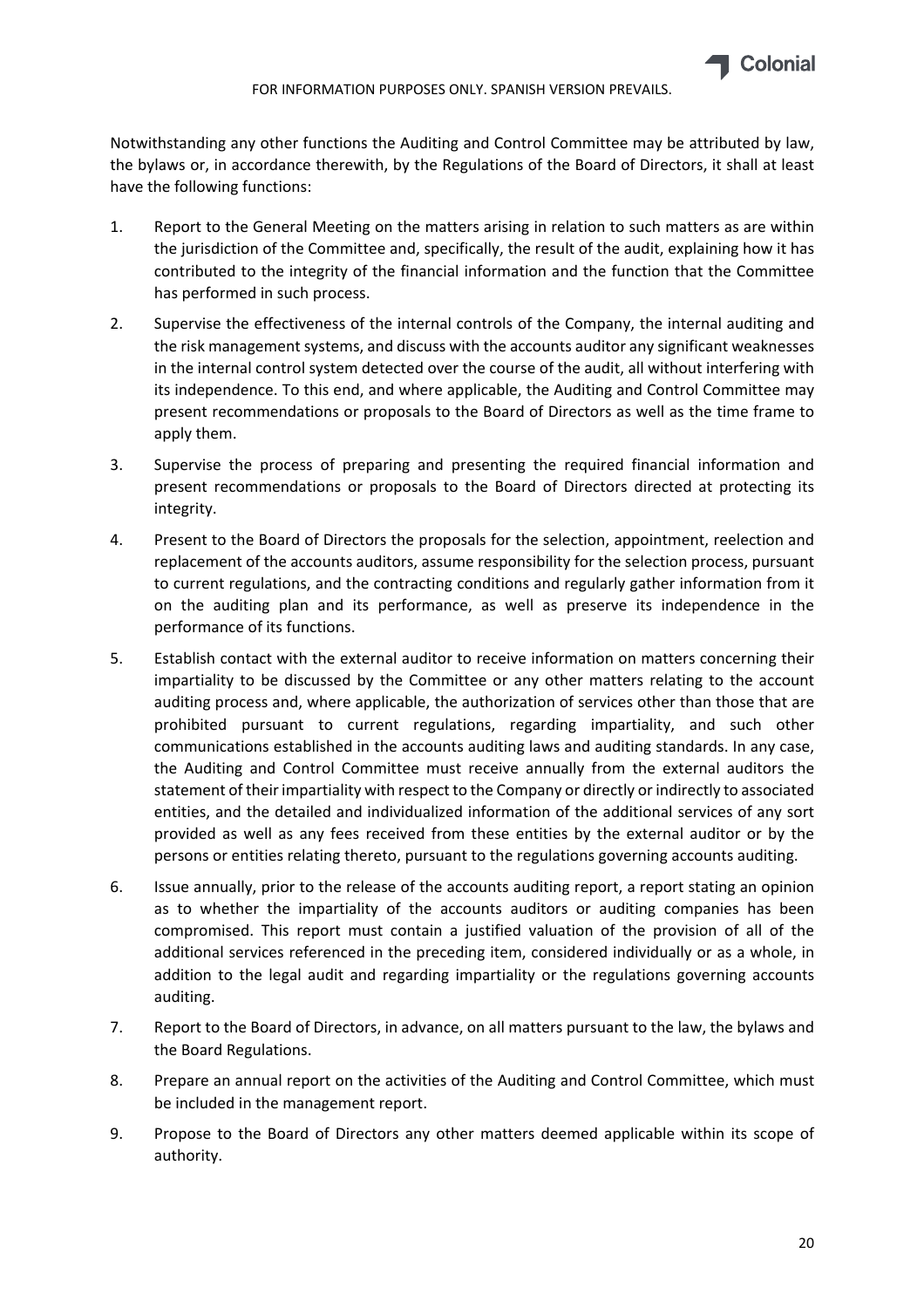

10. Other functions which, where applicable, are attributed thereto by these bylaws or the Regulations of the Board of Directors.

The Auditing and Control Committee shall meet to fulfill its functions whenever requested by at least two (2) of its members or when decided by the President, who is authorized to call meetings. Calls for meetings shall be valid provided they are made by a means through which proof of receipt can be provided.

The Auditing and Control Committee shall be validly incorporated when attended by, in person or by proxy, the majority of its members, and its resolutions shall be adopted by a majority of the members in attendance, either in person or by proxy. Committee members shall refrain from participating in the deliberation and voting on resolutions or decisions in which they or a person associated with them has a direct or indirect conflict of interest. The vote of any Director affected by such a conflict of interest must abstain and his/her presence shall be deducted for the purposes of calculating the necessary majority of votes. Representation must be granted in writing and be specifically granted for each meeting, and solely in favor of another Committee member. In the case of a tie, the President's vote shall break the tie.

The minutes shall be drafted of the Committee meetings and shall be made available to all members of the Board of Directors.

These rules regarding the Auditing and Control Committee shall be drafted in accordance with the Regulations of the Board of Directors and shall, at all times, strive to be impartial.

#### **Article 33. Appointments and Compensation Commission**

The Appointments and Compensation Commission shall consist of at least three (3) and at most eight (8) Directors, appointed by the Board of Directors, and all of them must be non‐executive Directors. The Appointments and Compensation Commission shall consist of the number of independent Directors as established by law.

The Appointments and Compensation Commission shall appoint a President from among its members, who must be an independent Director.

The Commission may also appoint a Secretary from among its members, or designate the Secretary of the Board to act assuch. In the absence of the Secretary of the Commission, the functions of this office shall be executed by the Secretary of the Board or, where applicable, its Assistant Secretary. The Commission may in turn designate a Vice President who must also be independent.

The Commission may rely on the technical assistance of the Secretary of the Board, or its Assistant Secretary, at its meetings, when requested by the President of the Commission.

The members of the Commission shall leave their office when they are no longer Directors or when so agreed by the Board of Directors.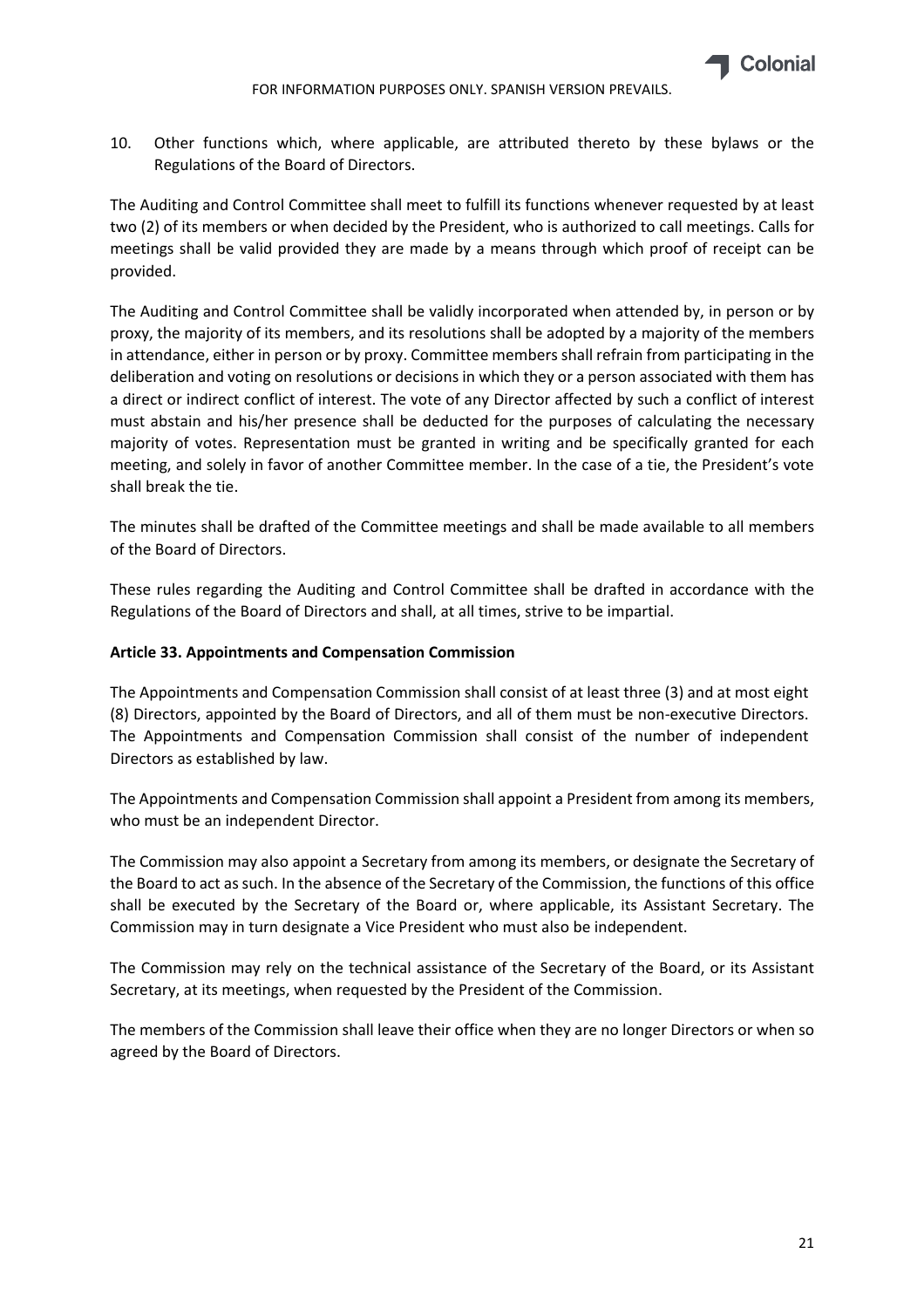

Notwithstanding any other functions attributed by law, these bylaws or, in accordance therewith, the Regulations of the Board of Directors, the Appointments and Compensation Commission shall at least have the following functions:

- 1. Evaluate the necessary knowledge and experience on the Board of Directors as a means of defining the functions and abilities required of the candidates to cover a vacancy and assess the time and dedication necessary for them to effectively perform their duty.
- 2. Set as an objective that the least-represented gender on the Board of Directors be actively recruited and prepare instructions on how to achieve this objective.
- 3. Present to the Board of Directors proposals for the appointment of independent Directors either by co‐option or to be submitted to decision at a General Meeting, in addition to proposals for the reelection or removal of these Directors at a General Meeting.
- 4. Report the proposals for the appointment of the remaining Directors either by co-option or to be submitted to decision at a General Meeting, in addition to the proposals for their reelection or removal at a General Meeting.
- 5. Report the proposals for the appointment and removal of senior officers and the basic conditions of their contracts.
- 6. Study and plan for the succession of the President of the Board of Directors and of the senior‐ most executive of the Company and, where applicable, present proposals to the Board of Directors for the succession to take place in an orderly and planned manner.
- 7. Propose to the Board of Directors a compensation plan for the Directors and for the general directors or those performing these senior management functions and are directly dependent on the Board, for the executive commission or for the Managing Director, and the individual compensation and other contractual conditions of the executive Directors who enforce compliance.
- 8. Propose to the Board of Directors any other matters deemed applicable within its scope of authority.
- 9. Other functions which, where applicable, are attributed thereto by these bylaws or the Regulations of the Board of Directors.

The Appointments and Compensation Commission shall meet to fulfill its functions whenever requested by at least two (2) of its members or when decided by the President, who is authorized to call meetings. Calls for meetings shall be valid provided they are made by a means through which proof of receipt can be provided.

The Appointments and Compensation Commission shall be validly incorporated when attended by, in person or by proxy, the majority of its members, and its resolutions shall be adopted by a majority of the members in attendance, either in person or by proxy. Committee members shall refrain from participating in the deliberation and voting on resolutions or decisions in which they or a person associated with them has a direct or indirect conflict of interest. The vote of any Director affected by such a conflict of interest must abstain and his/her presence shall be deducted for the purposes of calculating the necessary majority of votes. Representation must be granted in writing and be specifically granted for each meeting, and solely in favor of another Committee member. In the case of a tie, the President's vote shall break the tie.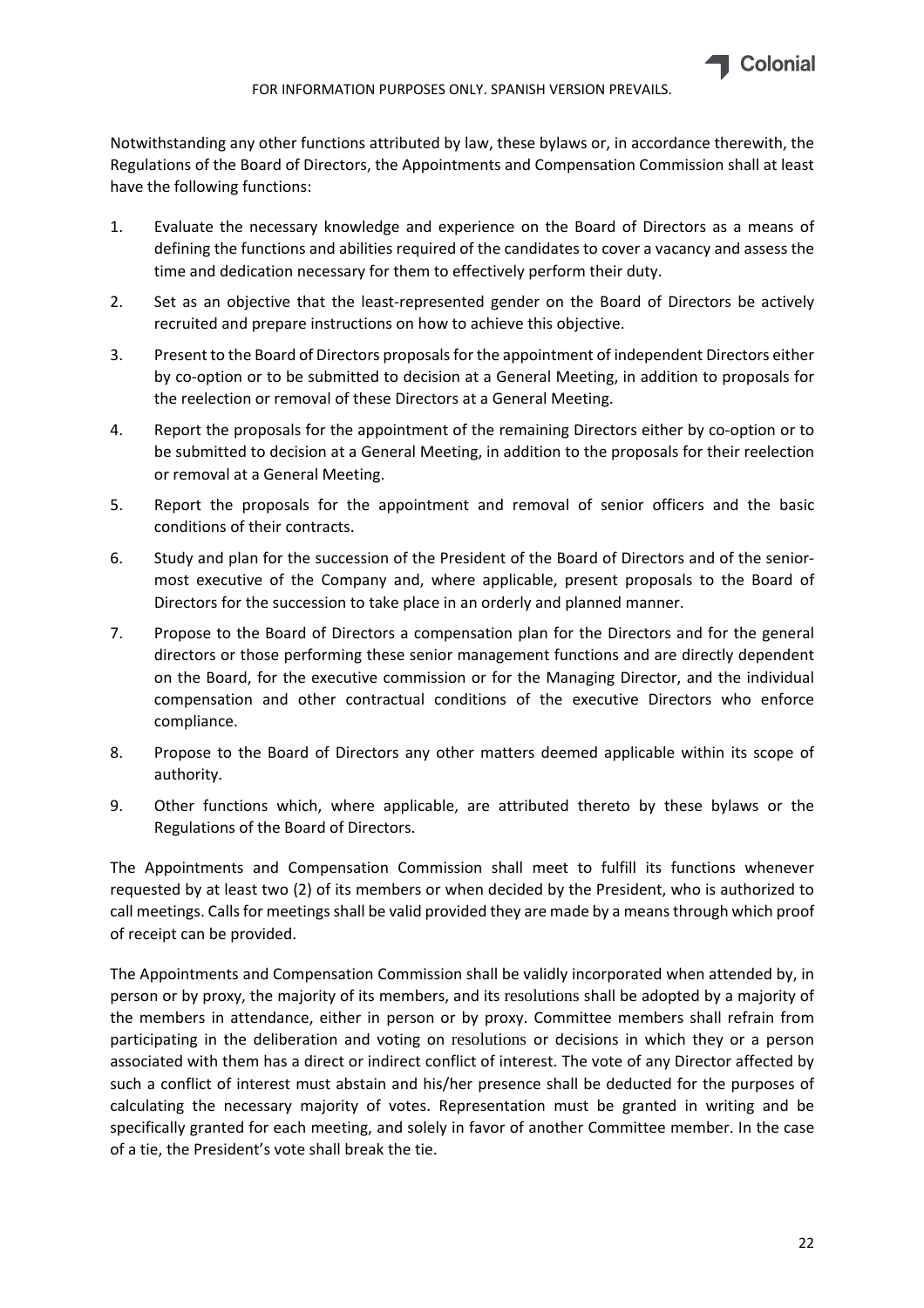

The minutes shall be drafted of the Commission meetings and shall be made available to all members of the Board of Directors.

These rules regarding the Appointments and Compensation Commission shall be drafted in accordance with the Regulations of the Board of Directors and shall, at all times, strive to be impartial.

#### **TITLE IV. FISCAL YEAR AND FINANCIAL STATEMENTS**

#### **Article 34. Fiscal year**

The fiscal year shall begin on January first and end on December thirty-first of each year.

#### **Article 35. Financial statements**

The Company must keep, pursuant to the Commercial Code, orderly account records that are appropriate to the Company's business activity of its company and which allow the chronological tracking of its operations, as well asthe preparation of inventories and balance sheets. The accounting ledgers must be legalized by the Commercial Registry that has jurisdiction over the Company's registered office.

The administrators shall be required to prepare, within three (3) months of the end of the fiscal year, the financial statements, a management report and a proposal for the application of the results.

The financial statements shall include a balance sheet, a profit and loss statement, a statement of net equity, a cash flow statement and the auditor's report. These documents must be drafted in a clear manner and reflect the true picture of the Company's equity, financial position and the results, as established by law and the Commercial Code, and must be signed by all of the administrators.

#### **Article 36. Deposit of financial statements**

Within a month after the approval of the financial statements and the management report, the administrators of the Company shall present both documents, together with a timely certification which demonstrates the resolutions by the Board approving such statements, duly signed, and of the application of the results, to be deposited with the Commercial Registry in accordance with the law.

#### **Article 37. Reserves. Payment of dividends**

The shareholders at the General Meeting shall resolve to distribute profit, with strict observance of any legal provisions applicable to the Company at any given time.

Dividends shall be distributed to shareholders in proportion to the capital they have disbursed.

The shareholders at the General Meeting or the Board may resolve to distribute interim dividends with the limitations and in compliance with the requirements of the regulations applicable.

#### **Article 37 bis. Special rules for the distribution of dividends**

1. Those entitled to receive dividends shall be those listed as legitimate in the accounting records of *Sociedad de Gestión de los Sistemas de Registro, Compensación y Liquidación de Valores,*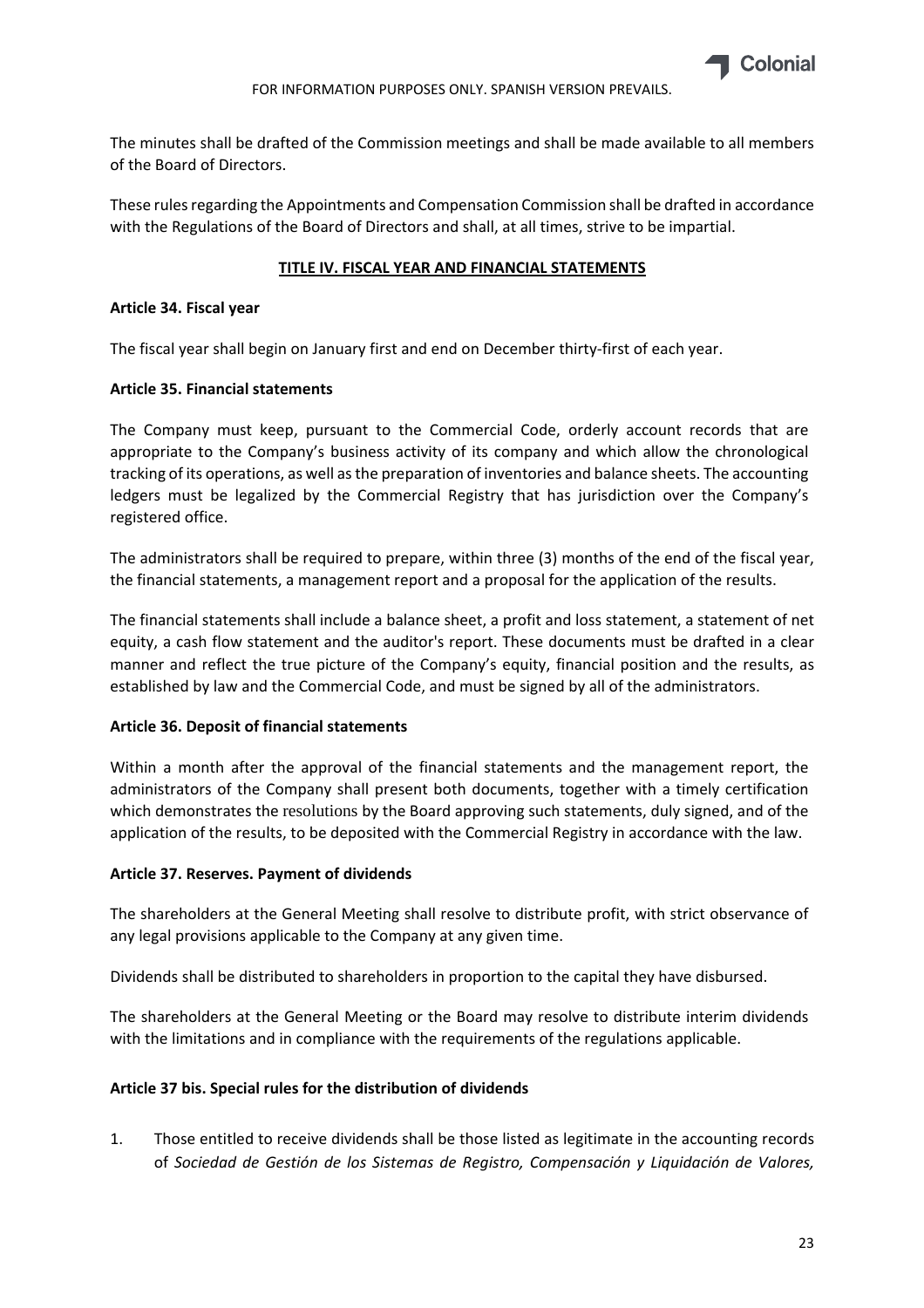

*Sociedad Anónima Unipersona*l (Iberclear) on the day or date determined by the General Meeting or, if applicable, the Board of Directors, which has agreed to carry out the distribution.

- 2. The dividend shall be payable within the next month from the date of the agreement for the distribution of dividends.
- 3. Once the dividend is approved by the shareholders at the General Meeting or, where applicable, by the Board of Directors, the Board, without prejudice to the possibility of delegation to one or more members of the Board, and to independent third parties, shall be responsible for calculating the amount corresponding to each shareholder considering, as the case may be, the provisions below.

For the purposes of calculating the amount to be paid to shareholders in connection with dividends, the Board shall consider the amount of the compensation owed to the Company by shareholders in accordance with Article 8 bis of these bylaws, for the purposes of offsetting the amount of compensation with the dividend they would be entitled to receive.

In this regard, any present and future dividends payable to the shareholder shall be offset with any amounts that the shareholder may owe to the Company in accordance with Article 8 bis of these bylaws.

- 4. In cases in which the dividend is paid ahead of the timeframes stipulated for compliance with the ancillary provisions stipulated in Article 8 bis of these bylaws, the Company may withhold from Company shareholders who have not yet supplied the information and documentation required a sum equivalent to the amount of any compensation for which they may be liable in accordance with the stipulations of section 2 of Article 8 bis of these bylaws. Once the related ancillary provision has been met, the Company shall refund the amounts withheld from the shareholder who is not obliged to compensate the Company in accordance with the stipulations of section 2 of Article 8 bis of these bylaws.
- 5. If applicable, the rules established in this article shall also apply in cases of distribution to shareholders of amounts similar to the dividends (e.g. reserves).

# **TITLE V. DISSOLUTION AND LIQUIDATION**

#### **Article 38. Dissolution**

The Company shall be dissolved according to legally established grounds. In case of dissolution, the administrators shall be responsible for liquidating the Company. These administrators, in their roles as liquidators, shall perform the liquidation and division pursuant to the resolutions reached at the General Meeting and to current provisions. Liquidation will not apply to full mergers or demergers.

#### **Article 39. Distribution of company assets**

Upon satisfying all creditors and repaying all loans made against the Company, and handling those not yet accrued, the resulting assets shall be distributed among the shareholders in accordance with the law.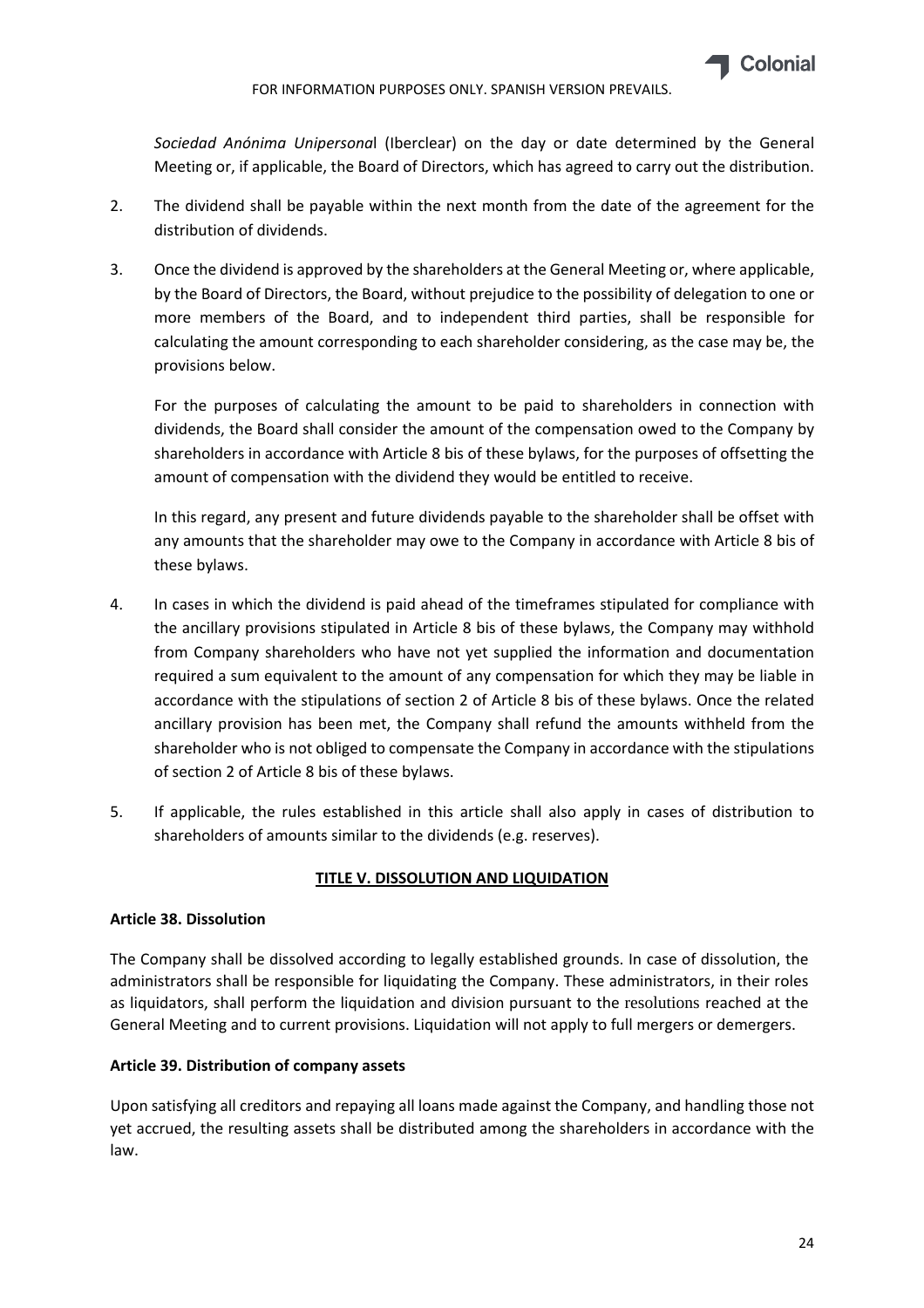

#### **APPENDIX I: EXAMPLE OF CALCULATION OF COMPENSATION**

Following is an example of calculation of the compensation, showing that the effect of compensation on the Company's income statement is zero:

#### **CASE 1:**

Shareholder of Inmobiliaria Colonial holding shares in the Company in a percentage equal to or greater than 5% of share capital, paying tax on the dividend distributed by the Company at an effective tax rate of less than 10%.

# $I_E = DT_E * \%$  acc \*  $GE_E * (1+(Tg_E/(1-Tg_E)))$

where:

**DT<sub>E</sub>:** Total dividend distributed by Inmobiliaria Colonial to the shareholder. **% acc:** Percentage holdings of the shareholder in default. **GEE:** Special levy applicable in Spain (currently 19%). **IE:** Indemnity for Spanish dividend received by Inmobiliaria Colonial. Tg<sub>E:</sub> Tax rate in Spain which would be applicable to income from the indemnity received from the shareholder in default.

# **CASE 2:**

Shareholder of Inmobiliaria Colonial that is not an individual and holds shares of the Company in a percentage equal to or greater than 10% of share capital, and pays tax on the dividend distributed by the Company at an effective rate of less than 1/3 of general French corporation tax.

# $I_F = DT_F * GE_F * (1 + (Tg_E/(1 - Tg_E)))$

where:

DT<sub>F</sub>: Total dividend distributed by SFL to Inmobiliaria Colonial.

**GE<sub>F</sub>:** Special levy applicable in France (currently 20%).

**IF:** Indemnity for French dividend that shall be received by Inmobiliaria Colonial.

Tg<sub>E</sub>: Tax rate in Spain which would be applicable to income from the indemnity received from the shareholder in default.

#### **CASE 3:**

Shareholders of Inmobiliaria Colonial that simultaneously meet the conditions stipulated in Case 1 and Case 2 above.

IE+F = [**DT**<sup>E</sup> \* **% acc \* GEE \* (1+(TgE/(1‐TgE)))**]**+ [DT**<sup>F</sup> **\* GEF \* (1+ (TgE/(1‐TgE))]**